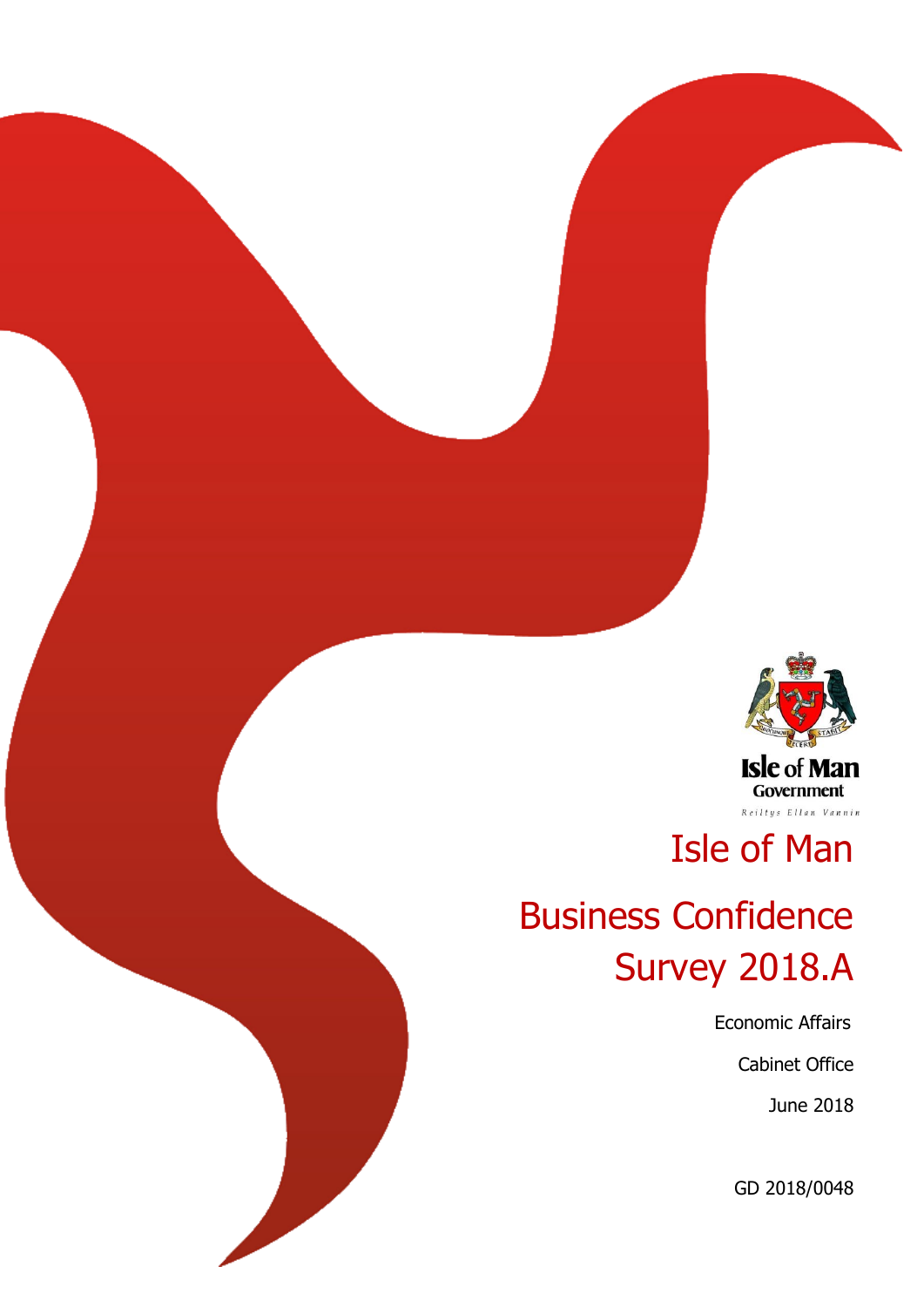## **Contents**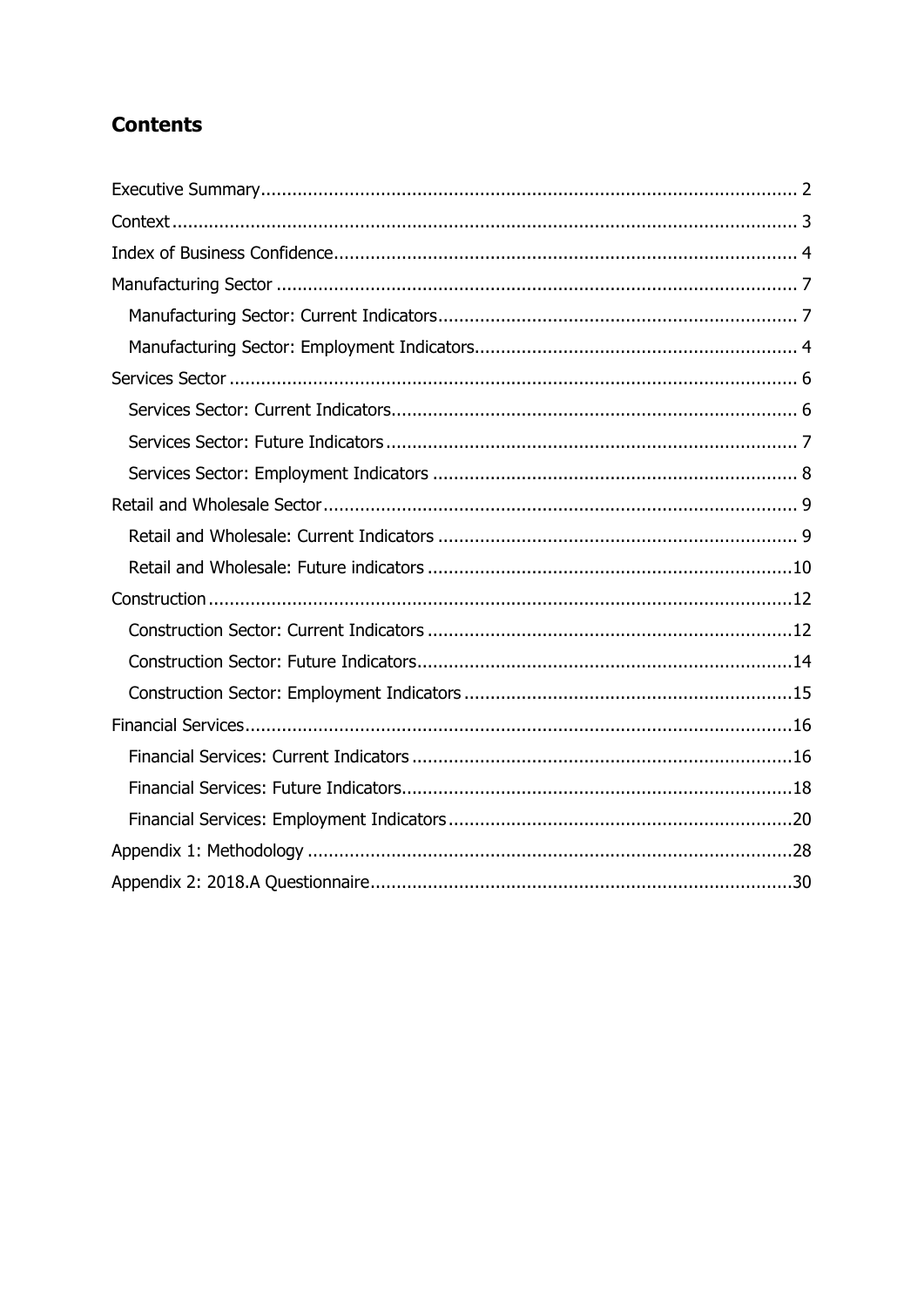## <span id="page-2-0"></span>**Executive Summary**

### **The Isle of Man 2018.A Business Confidence Index overall score is 114.82, which – consistent with the previous survey in October 2017 - indicates a general business environment of optimism and the anticipation of growth.**

The economy as a whole performed slightly less well than employers anticipated over the six months following October 2017. However, all sectors indicate the expectation of continued growth over the next six months, and the total employment index has risen, driven primarily by increases in Retail/Wholesale hiring in excess of prior expectations, as well as by anticipated increases in hiring in the Financial Services sector.

- The most confident sector at this time is Retail/Wholesale (Index=130.96)
- The least confident sector at this time is Manufacturing (Index=-100.80)
- The Construction sector has rebounded from the lower seasonal scoring seen in late 2017 (Index= 116.58)
- Financial Services indicates a healthy level of optimism that aligns with the economy as a whole (Index=114.42)
- Employers across all sectors are, on average, more optimistic about business growth over the next six months as compared to growth observed over the previous six months
- When compared to the most recent Business Confidence survey in 2017, employers of all sectors on average are slightly more satisfied with the quality and the cost of business-adjacent services available on the Isle of Man, with the increase in approval driven by attitudes to hotel and accommodation provision
- Over the six-month period between October 2017 and April 2018, employer satisfaction with the work permit system more than doubled, from 27% to 56%
- Employers' attitudes across all sectors to the Isle of Man education system, to planning services, and to government regulation remain very consistent with findings from the most recent survey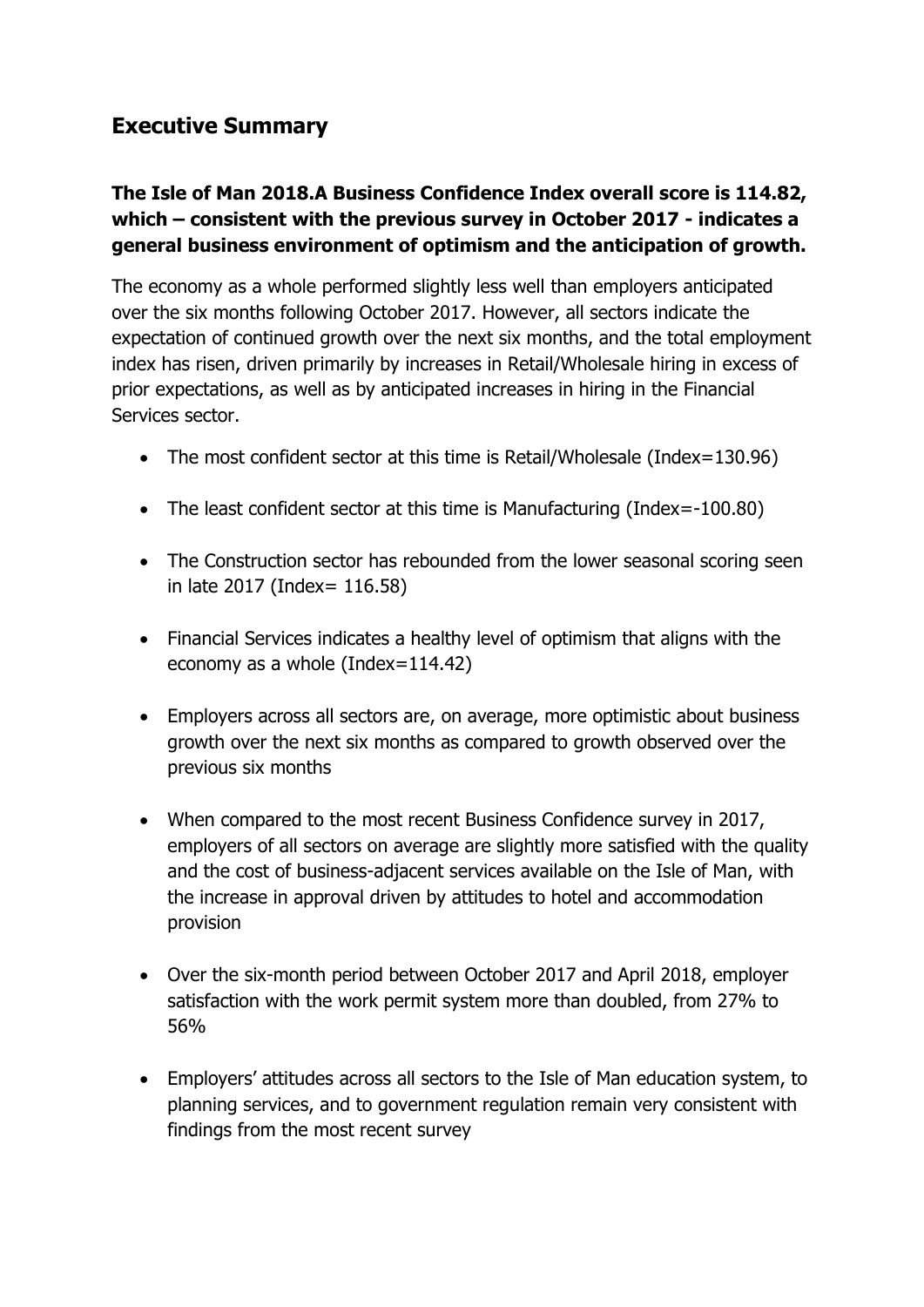• Slightly more than half of employers (56.8%) currently feel that it is easy to do business on the Isle of Man, down from nearly three-quarters in the most recent survey

## <span id="page-3-0"></span>**Context**

The IOM Business Confidence Survey is a survey of local employers, designed to gauge business activity, optimism, planning, staffing and investment for all sectors of the economy.

Business surveys provide essential information for economic monitoring, short-term forecasting and economic research. Business confidence surveys are widely used to detect turning points in the economic cycle. The IOM Business Confidence Survey is designed to complement official economic statistics, which are often available on delayed cycles.

The IOM Business Confidence Survey is designed to reflect the European Harmonized Consumer and Business Survey, which has been used across the EU, EA and UK since 2007.

In successive years, the survey will compile indices of employers' high-level assessments of business activity, new business, capacity utilisation, product prices, turnover, employment, and business optimism. Broader topics covered in the questionnaire include the quality and cost of various business-adjacent services, regulation, and the ease of doing business on the Isle of Man.

In addition, the 2018.A Business Confidence Survey asked employers' perspective on:

- $\bullet$  the skills gap
- the work permit system

The next Isle of Man Business Confidence Survey will run in October 2018, and will be titled Business Confidence Survey 2018.B.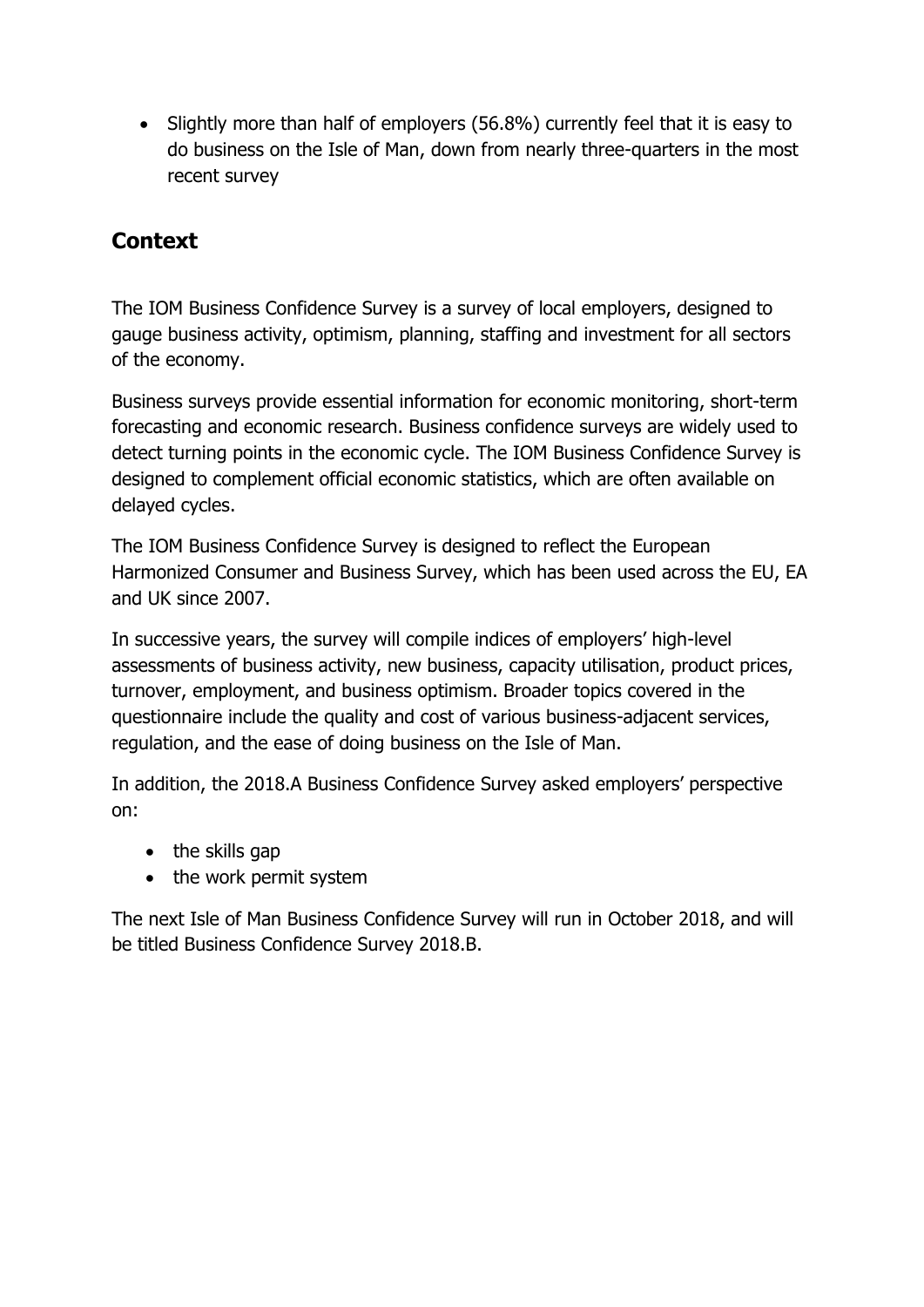## <span id="page-4-0"></span>**Index of Business Confidence**

The Isle of Man Business Confidence Index is constructed as follows:

- Calculate the difference between the percentage of positive and negative, responses to questions regarding current and future sales and employment requirements,
- Convert results to an index measure with a median of 100,
- Combine the weighted index of responses from each sector to obtain a composite index.

The results of the Business Confidence Index are interpreted as follows:

- Employer optimism regarding economic growth if Index scores are positive and greater than 100
- Employer neutrality if Index scores are at 100
- Employer pessimism regarding economic growth if Index scores are negative and less than -100.

The higher the value of the Index, the stronger is the sentiment for growth. The maximum possible value of Index scores is 200 (all respondents anticipate increase) and the minimum possible value is -200 (all respondents anticipate decrease).

The Index scores fall into four categories for each sector:

- Current indicators, which are measures of current business activity and/or performance in reference to the previous six months,
- Future indicators, which are measures of anticipated changes in activity and/or performance over the next six months,
- Overall indicators, which describe total optimism for each sector as well as for the IOM economy as a whole,
- Employment indicators, which have both a current and a future dimension, and which are computed separately from the indicators described above.

Index scores are computed from weighted survey results, which have been balanced in order to ensure that responding employers are treated as representatives of the number of employees attached to their business. Please see Appendix 1 for a discussion of the weighting formula applied to the Index scores.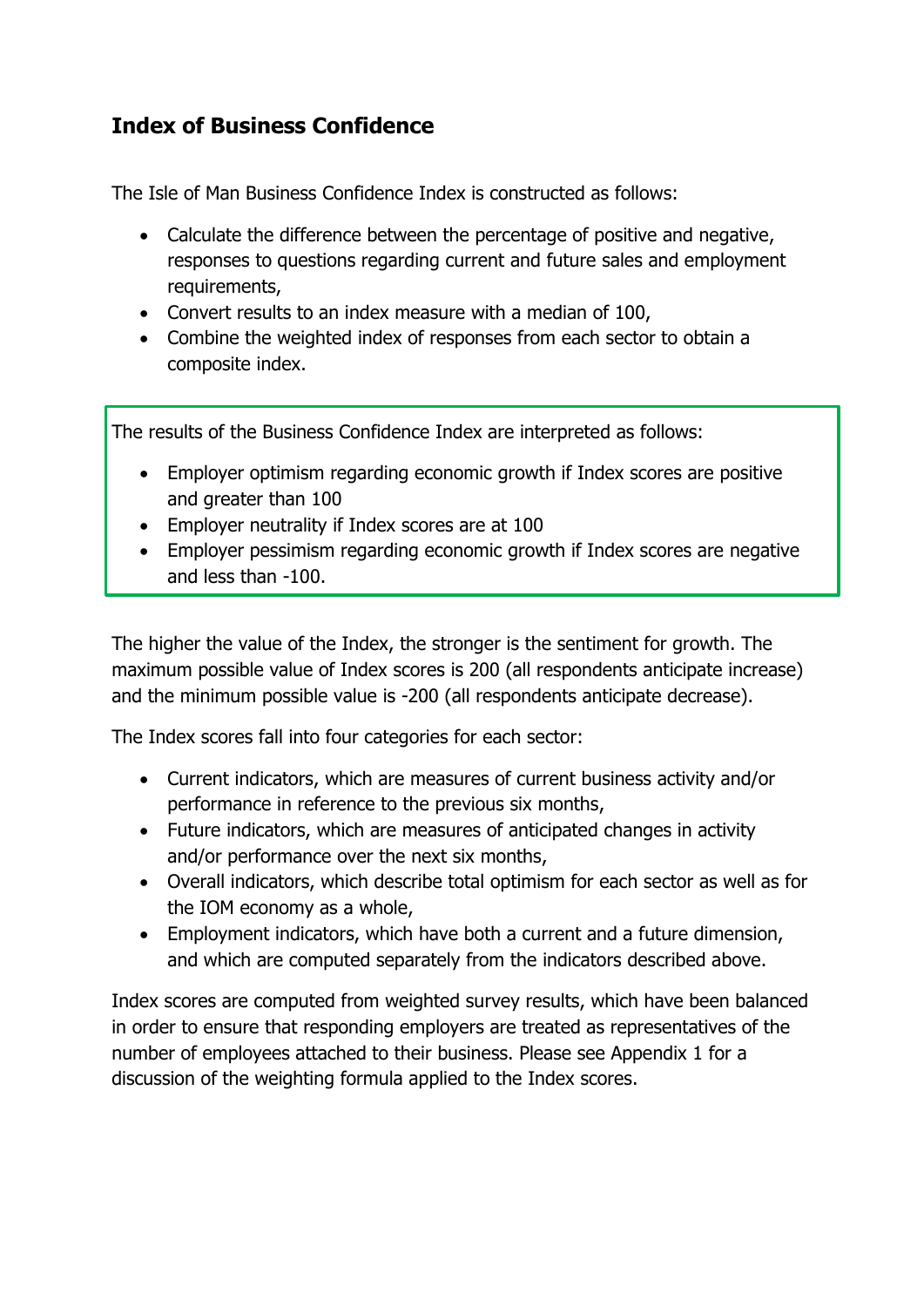| <b>Sectors</b>            | <b>Current</b> | <b>Future</b> | <b>Total</b> | <b>Employment</b> |
|---------------------------|----------------|---------------|--------------|-------------------|
| <b>All Sectors</b>        | 105.81         | 123.83        | 114.82       | 117.02            |
|                           |                |               |              |                   |
| <b>Manufacturing</b>      | $-112.96$      | 111.37        | $-100.08$    | 110.70            |
| <b>Services</b>           | 107.30         | 123.40        | 115.35       | 119.40            |
| <b>Retail/Wholesale</b>   | 120.25         | 141.67        | 130.96       | 126.80            |
| <b>Construction</b>       | 105.65         | 122.70        | 114.18       | $-102.10$         |
| <b>Financial Services</b> | 108.83         | 120.00        | 114.42       | 130.30            |

#### **Table 1. Isle of Man 2018.A Business Confidence Index Scores**

As indicated in Table 1 above, the majority of sectors of the Isle of Man economy are currently optimistic; the current exception is the Manufacturing sector, although it must be pointed out that employers in Manufacturing indicate optimism for growth over the next six months. It will be seen in the full report below that Manufacturing's currently lowered overall score is largely driven by currently low orders, both domestically and for export.

#### **Table 2. Isle of Man 2018.A Employment Index Scores**

| <b>Employment</b>         | <b>Current</b> | <b>Future</b> | <b>Total</b> |
|---------------------------|----------------|---------------|--------------|
| <b>All Sectors</b>        | 113.7          | 120.3         | 117.0        |
| <b>Manufacturing</b>      | 107.9          | 113.5         | 110.7        |
| <b>Services</b>           | 109.9          | 128.9         | 119.4        |
| <b>Retail/Wholesale</b>   | 134.3          | 119.2         | 126.8        |
| <b>Construction</b>       | $-106.9$       | 102.8         | $-102.1$     |
| <b>Financial Services</b> | 123.2          | 137.3         | 130.3        |

#### **NOTE ON EMPLOYMENT INDEX**

The reference period for the 2018.A Business Confidence Study is six months to either side of April 2018.

In comparison with the previous Business Confidence Survey, all sectors indicate a lower level of employment increase over the previous six months (November to April) than they had anticipated in October 2017 for that period.

This is especially true in the Manufacturing sector, which planned high increases in employment in October, but which presently indicates only modest employment increases between November and April. The situation is similar in the Construction sector, where employment growth was less than anticipated, and is predicted to be kept minimal over the next six months of 2018.

However, in the Retail/Wholesale sector, the opposite is the case: six months previously, Retail/Wholesale predicted a slowed rate of employment increase with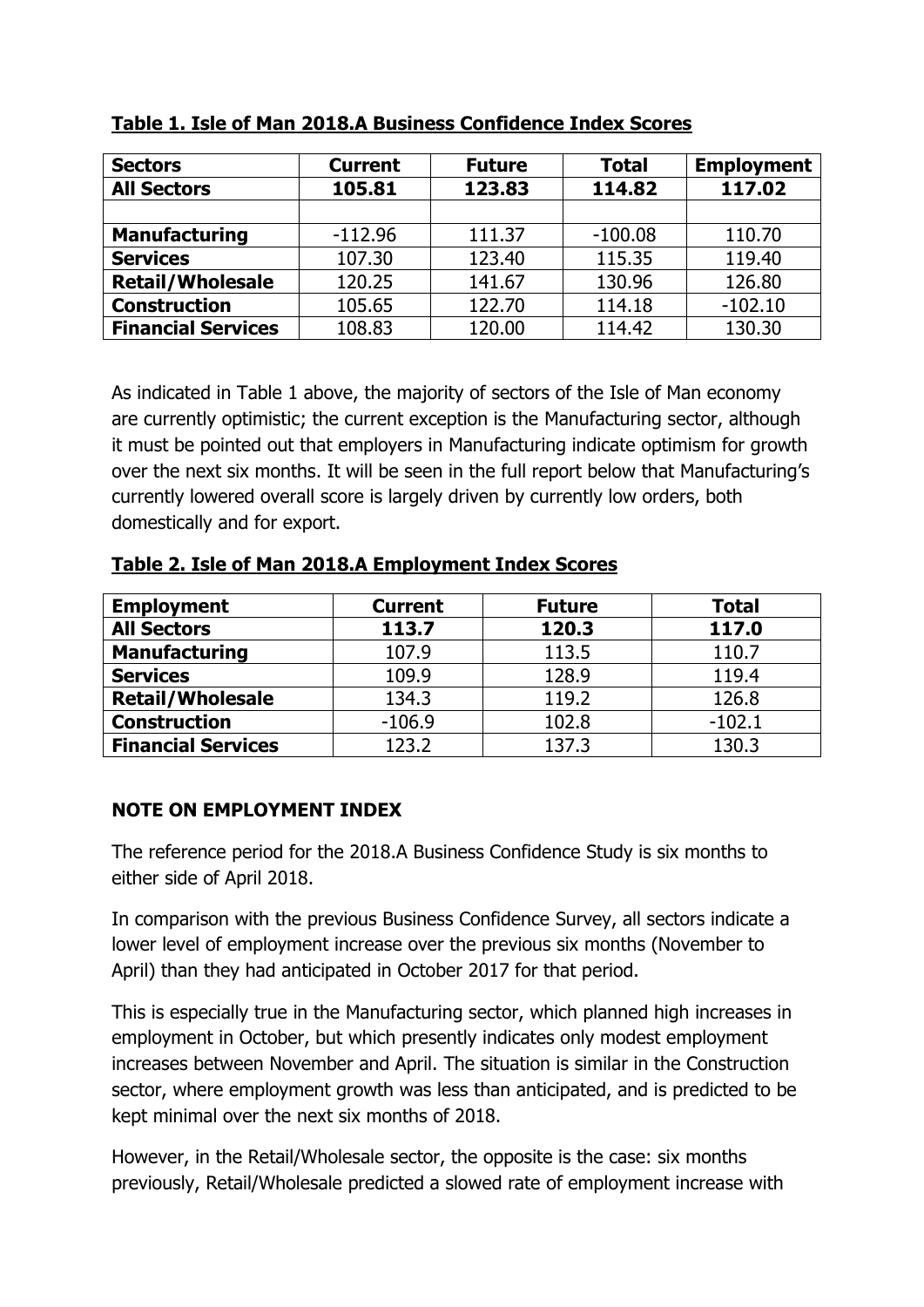minimal overall gain, but as of April the sector indicates that its employment has increased considerably more than expected, and predicts the growth in employment to continue at a healthy rate for the next six months. For Financial Services, employment grew exactly as anticipated, and a higher level of employment growth is expected.

## **NOTE ON ECONOMIC SECTORS**

The Isle of Man has twenty-four economic sectors, as identified by the National Income accounts. A number of these sectors are disproportionately small, with fewer than five employers and fewer than twenty employees; while these sectors were not systematically excluded from the sample, they randomly failed to be selected.<sup>1</sup>

The sample was subjected to a two-stage sampling procedure with post-hoc stratification weighting based upon number of employees. Please see Appendix 1.

**<sup>.</sup>**  $1$  Excluded sectors accounted for 0.2% of all employers and included film production, hydrocarbons, non-IOM property development, non-IOM retail, and the space industry.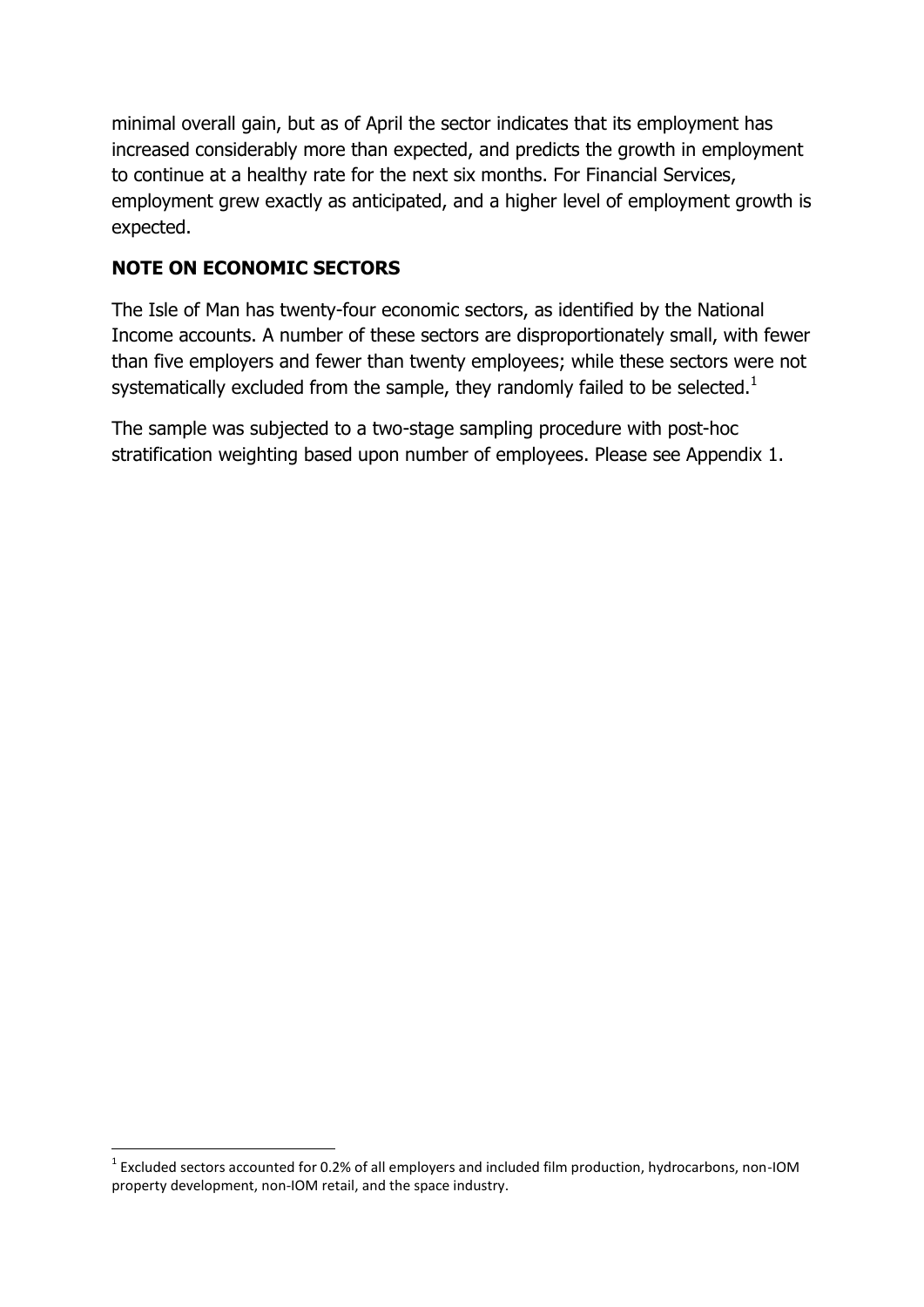# <span id="page-7-0"></span>**Manufacturing Sector**

The Manufacturing sector accounts for 10.9% of the Isle of Man economy in terms of private sector employment, and includes:

- Agriculture, Forestry, and Fisheries
- Mining and Quarrying
- General Manufacturing
- Manufacturing (Food and Drink)
- Manufacturing (Engineering)

The Manufacturing sector made conservative predictions in October 2017 for growth over the successive six months, and this is borne out by April 2018's indications that the previous six months has been a period of low growth. Productivity and orders have been healthy over the winter, but current orders and export books are below normal for the season, and some stock shortage is reported at this time.

However, the sector as a whole is predominantly very stable. Current production capacity scores highly (Index= 121.8) and employers predict an increase in productivity (Index= 116.7). It must be pointed out that the sector's conservative growth prediction over the next six months of 2018 is influenced primarily by low growth predictions specific to Food and Drink manufacturers, who indicate that they are adequately supplied at this time but currently experiencing low orders, both locally and for export. In contract, the high-employment subsector of Engineering Manufacture consistently places itself in the middle to upper end of recent and future growth scores.

## <span id="page-7-1"></span>**Manufacturing Sector: Current Indicators**

**Fig. 1** Over the past six months, how has your production developed? (Index=127.2)

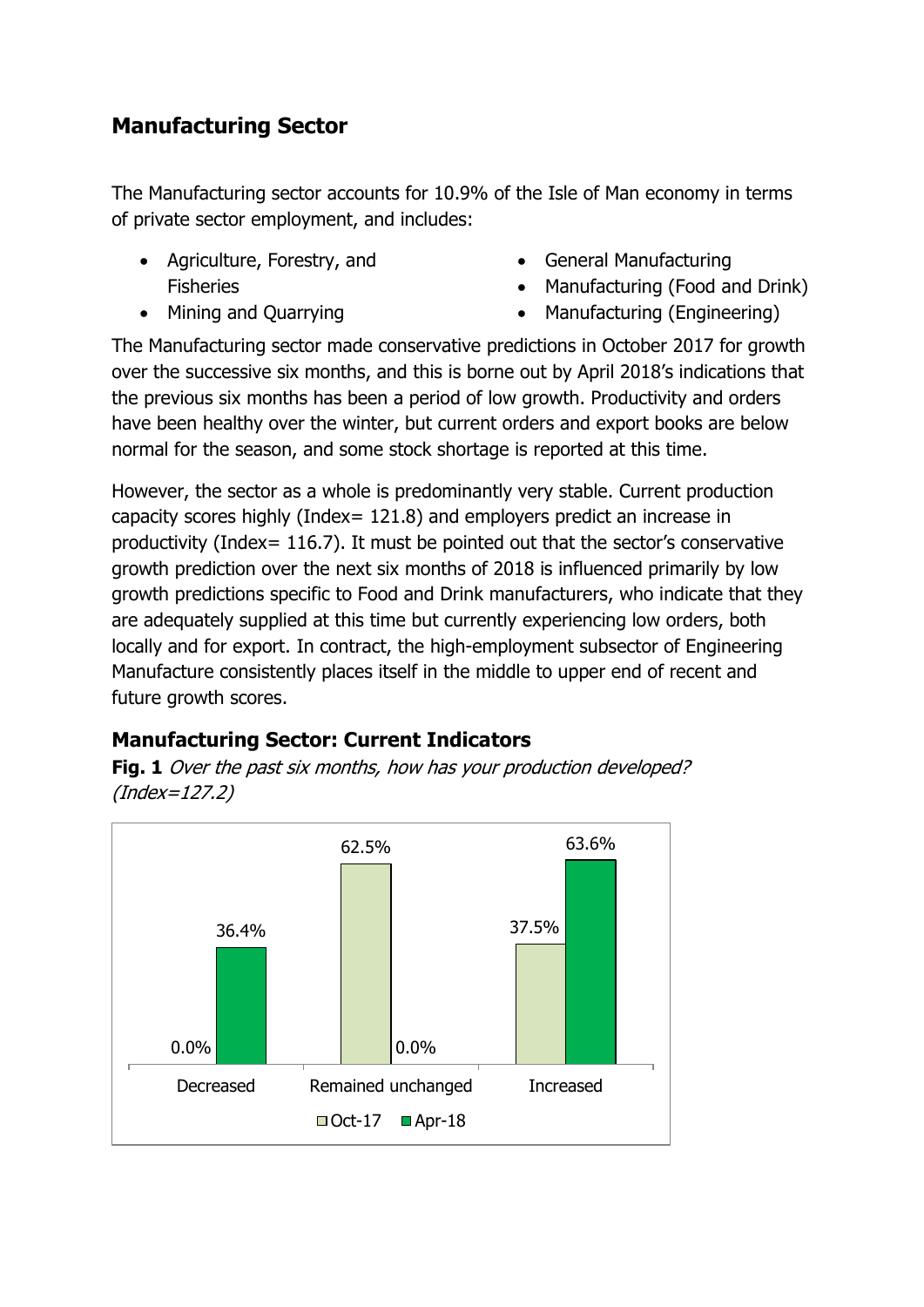Fig. 2 Over the past six months, how have your orders developed? (Index=112.5)



**Fig. 3** Do you consider your current overall books to be … (Index=-133.3)



**Fig. 4** Do you consider your current export books to be ... (Index=-153.8)

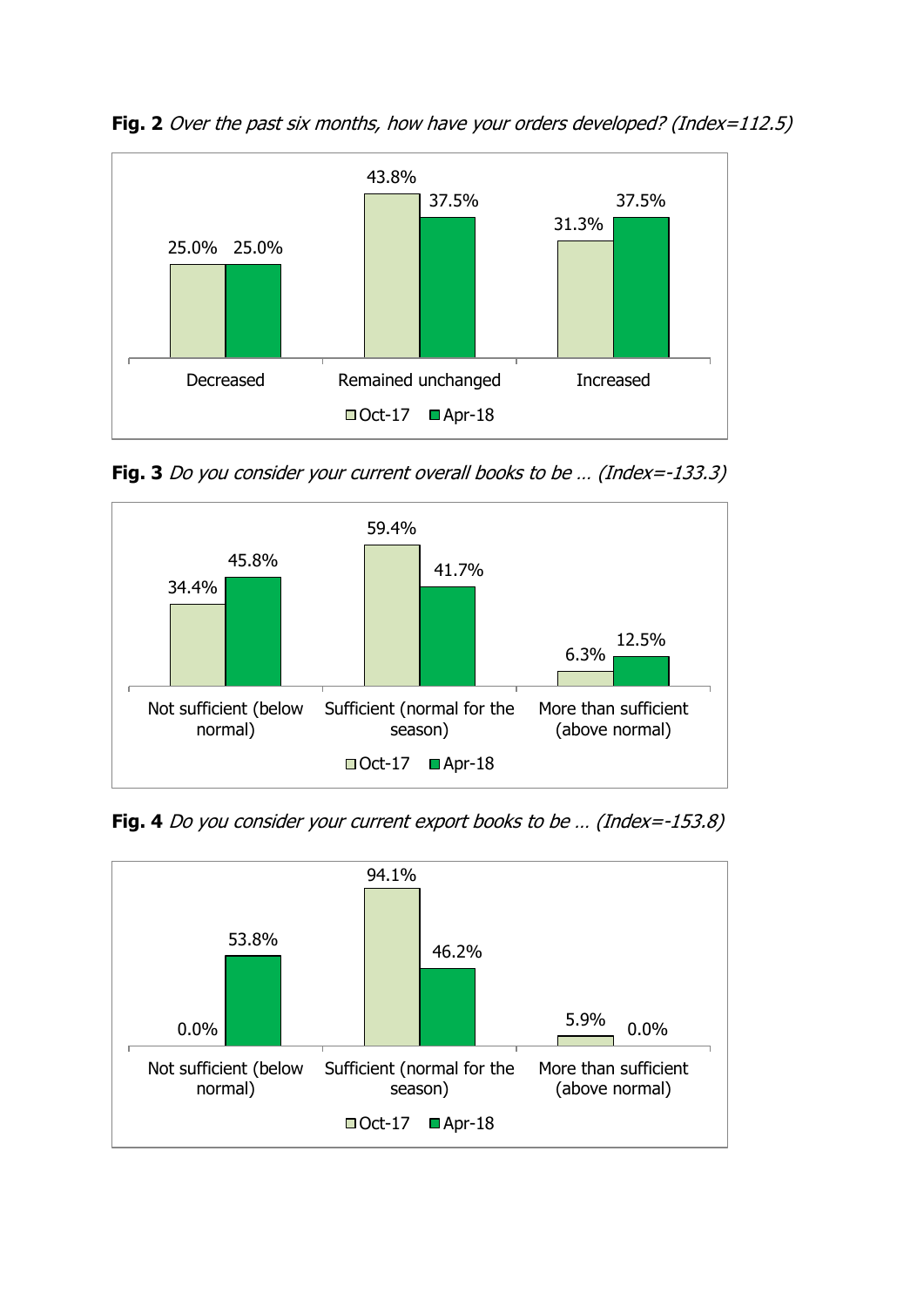**Fig. 5** Do you consider your current stock of finished products to be … (Index=-117.4)



**Fig. 6** What main factors are currently limiting your production? (not indexed)

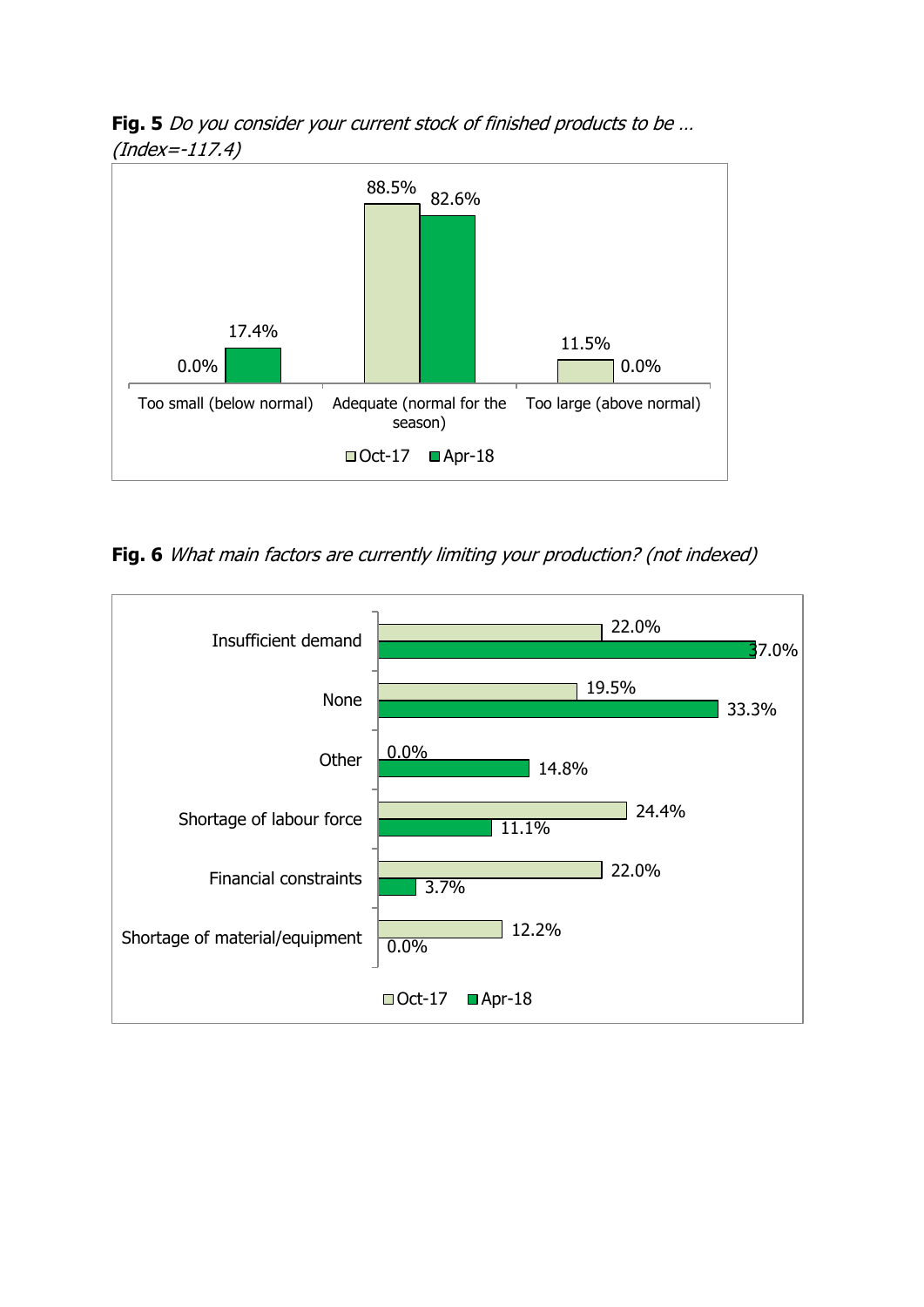#### **Manufacturing Sector: Future Indicators**



**Fig. 7** How do you assess your current production capacity? (Index=121.8)

Fig. 8 Over the next six months, how do you expect your production to develop? (Index=116.7)

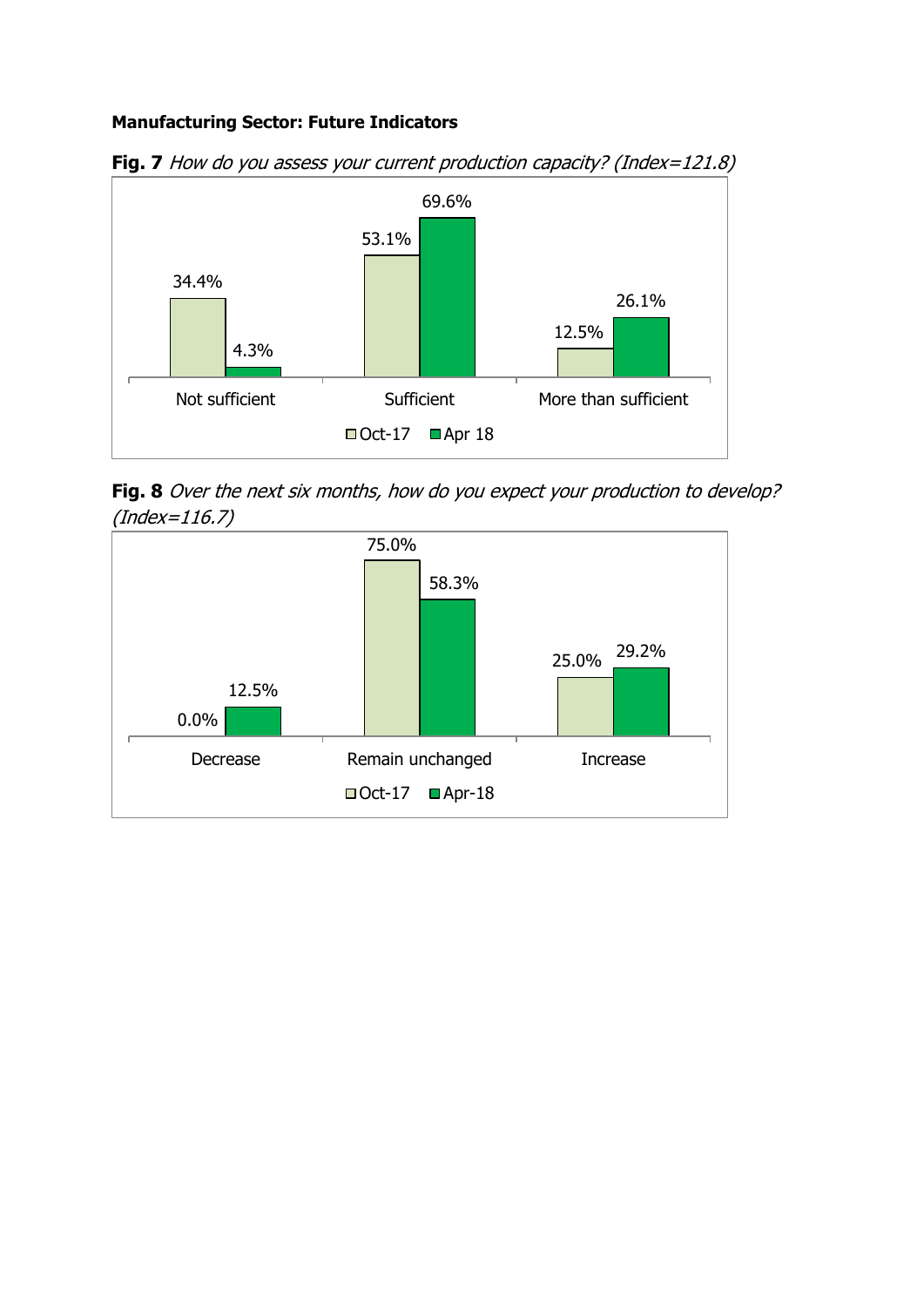Fig. 9 Over the next six months, how do you expect your selling prices to change? (Index=-104.4)



### <span id="page-11-0"></span>**Manufacturing Sector: Employment Indicators**

**Fig. 10** Over the past six months, how has your business' total employment changed? (Index=107.9)

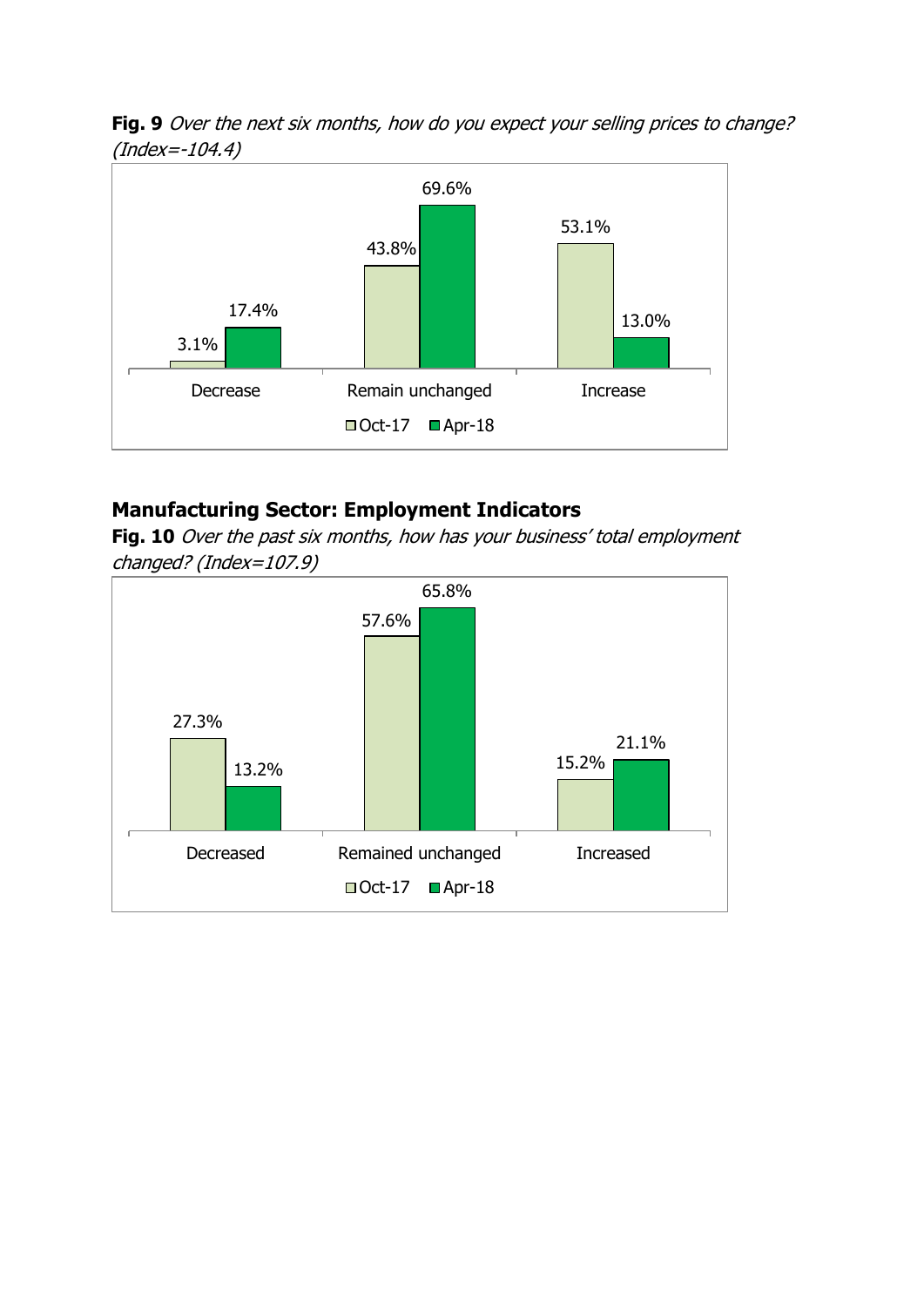Fig. 11 Over the next six months, what best describes your business' plans with respect to staffing? (Index=113.5)

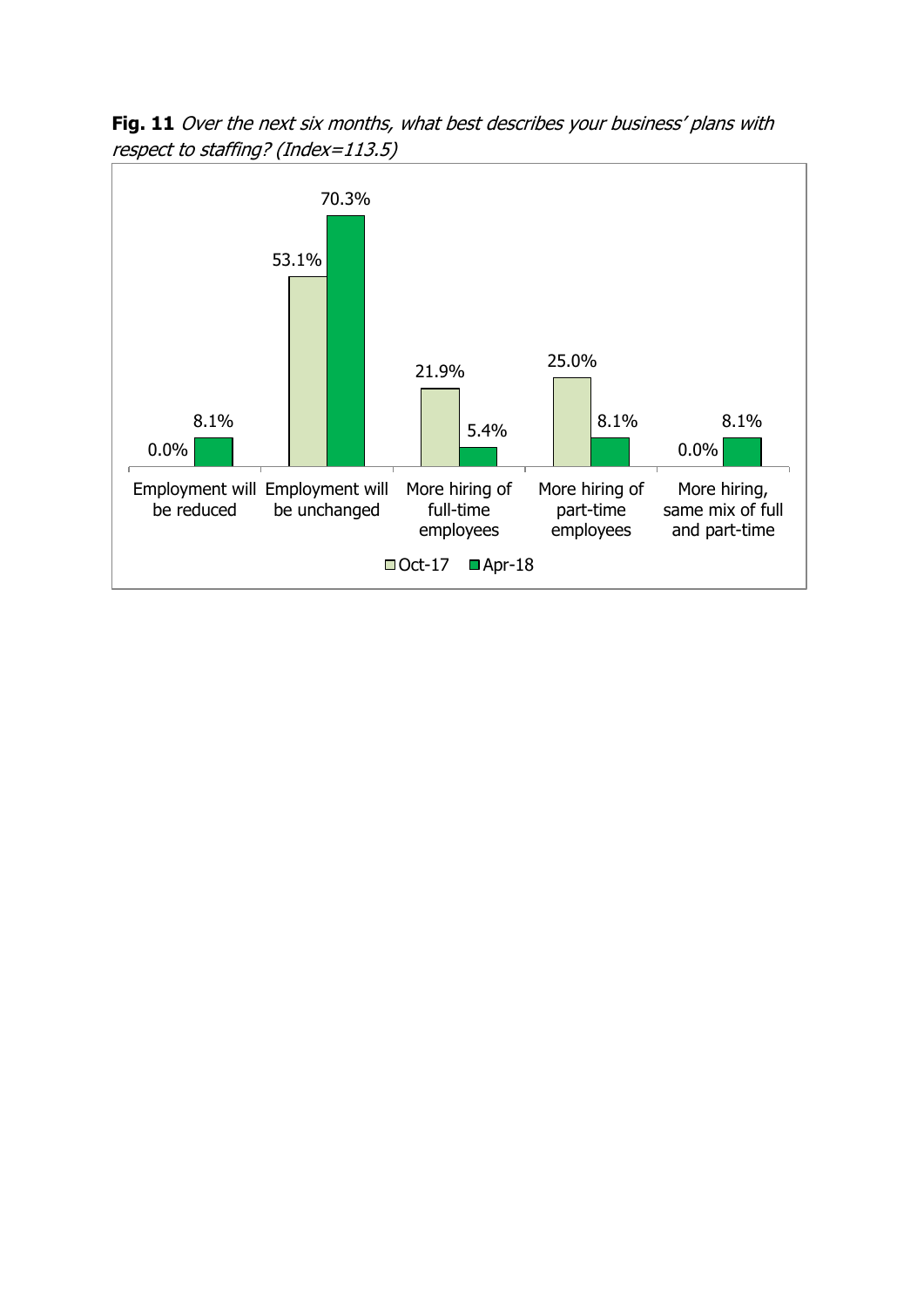## <span id="page-13-0"></span>**Services Sector**

The Services sector accounts for 42.8% of the Isle of Man economy in terms of employment, and includes:

- Catering and Entertainment
- Charitable and Third Sector **Services**
- Education
- e-Gaming
- Information and Communications Technology
- Legal and Accountancy **Services**
- Media and Creative Services
- Medical and Health Services
- Other Professional Services
- Shipping and Aircraft
- Tourist Accommodation
- Transport and Communications
- Utilities

The Services sector has experienced continuous steady growth for the past twelve months, and employers in the sector expect that trend to persist, with expectations of greater turnover and price increases over the next six months to October 2018.

In particular, Service sector employers anticipate high levels of employment growth in the near future (Index=128.9), likely in connection with ongoing expansive developments in the hotels and tourist accommodations area. New challenges are evidently facing the sector, as one in three employers indicate that any constraints on growth they are currently experienced should be categorized as "other", i.e. factors atypical of normal challenges to growth. Service employment is reported to have increased, and is expected to increase significantly over the next six months.

## <span id="page-13-1"></span>**Services Sector: Current Indicators**



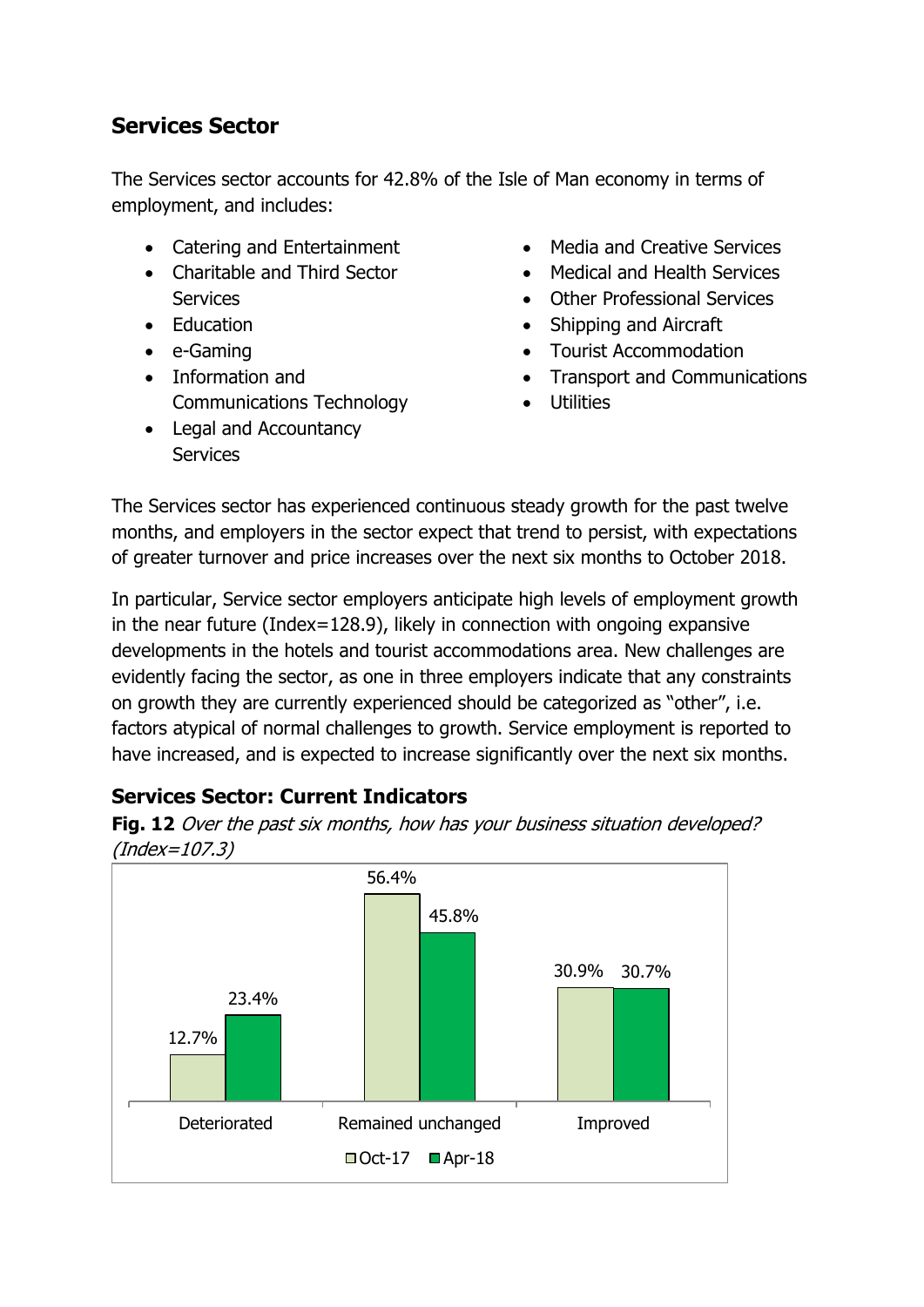

**Fig. 13** What main factors are currently limiting your business? (not indexed)

## <span id="page-14-0"></span>**Services Sector: Future Indicators**

Fig. 14 Over the next six months, how do you expect the demand (turnover) for your company's services to change? (Index=126.1)

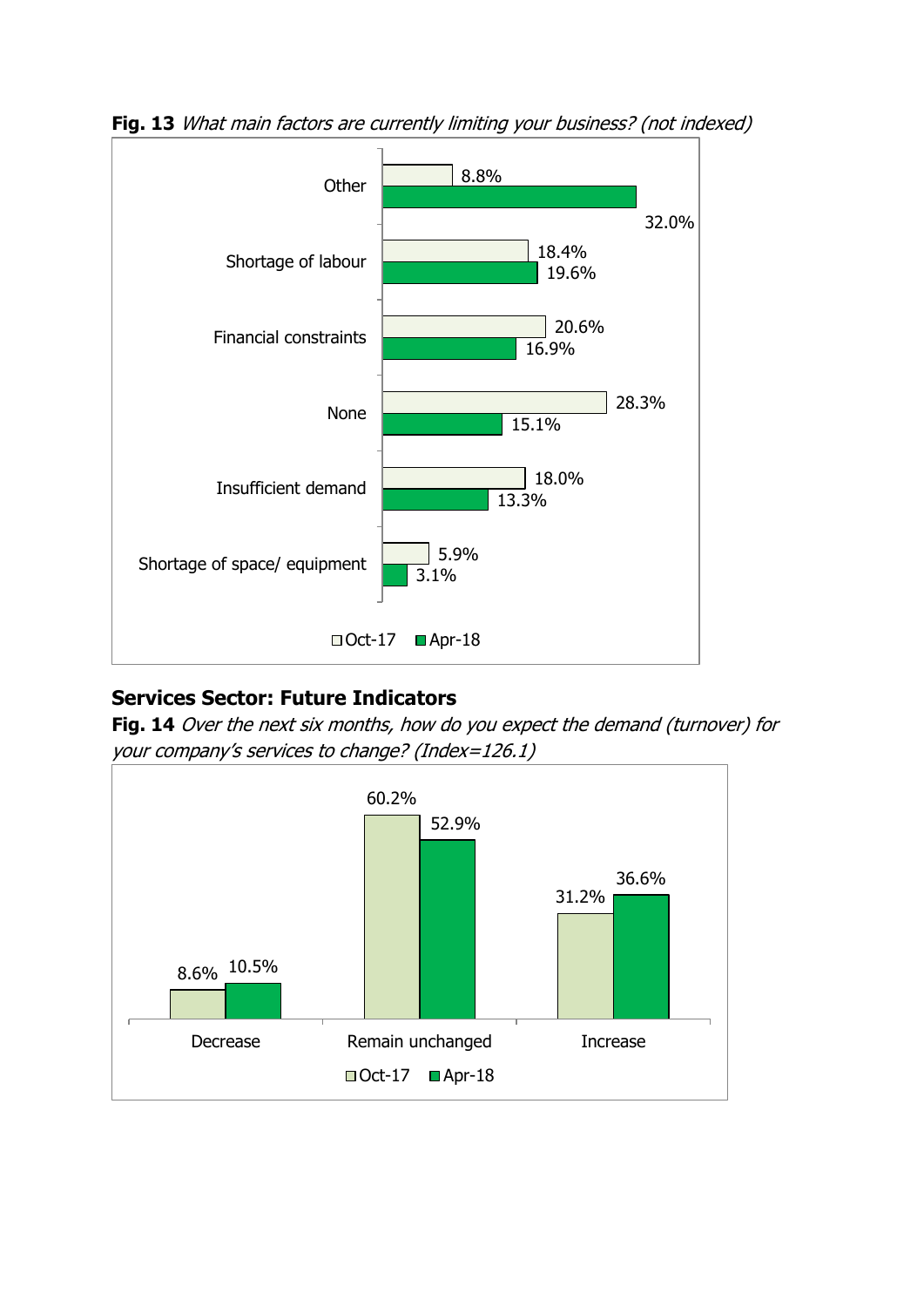**Fig. 15** Over the next six months, how do you expect the prices you charge to change? (Index=120.7)



### <span id="page-15-0"></span>**Services Sector: Employment Indicators**

**Fig. 16** Over the past six months, how has your business' total employment changed? (Index=109.9)



**Fig. 17** Over the next six months, what best describes your business' plans with respect to staffing? (Index=128.9)

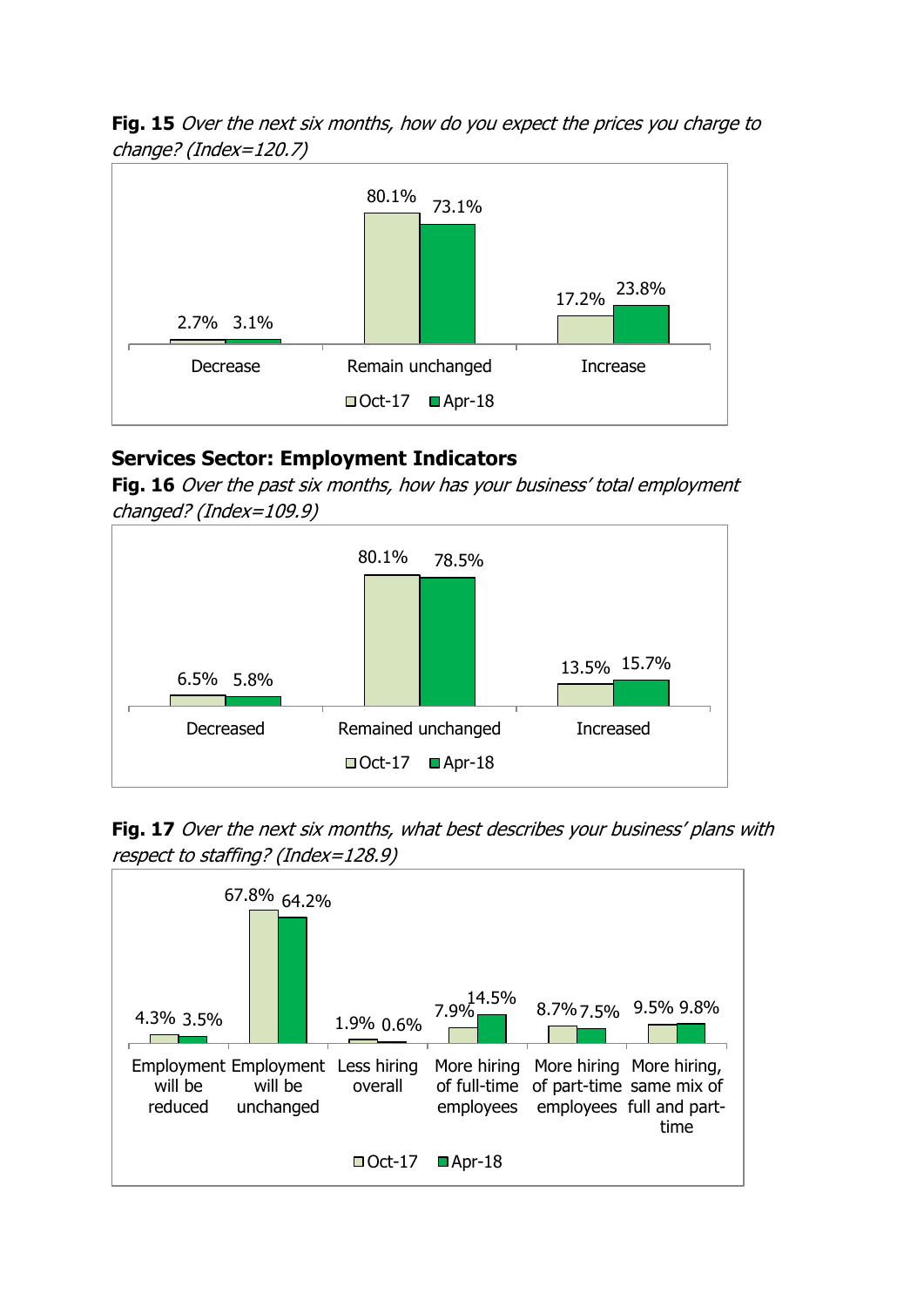## <span id="page-16-0"></span>**Retail and Wholesale Sector**

Retail and Wholesale account for 15.4% of the Isle of Man economy in terms of private sector employment.

Employers in the Retail/Wholesale sector currently indicate the highest levels of business confidence and anticipation of growth, an improvement upon the already strong position that this sector indicated in the previous survey. The sector has in fact exceeded its own prior expectations, since the relatively low orders it anticipated in the six months following October 2017 (Index=-104.0) has been followed up by a general report of high productivity during that period (Index=128.0).

The sector's index score for the next six months is higher than all other sectors (Index=141.67), driven by expectations of increases in orders, sales, and prices.

The sector also reports the highest relative increases in staffing over the past six months (Index= 134.3), and employers appear confident about recruiting and retaining necessary staff as they anticipate a slight slowdown in hiring over th next six months (Index=119.2).

## <span id="page-16-1"></span>**Retail and Wholesale: Current Indicators**

**Fig. 18** In the past six months, how has your business activity (sales) developed? (Index=128.0)

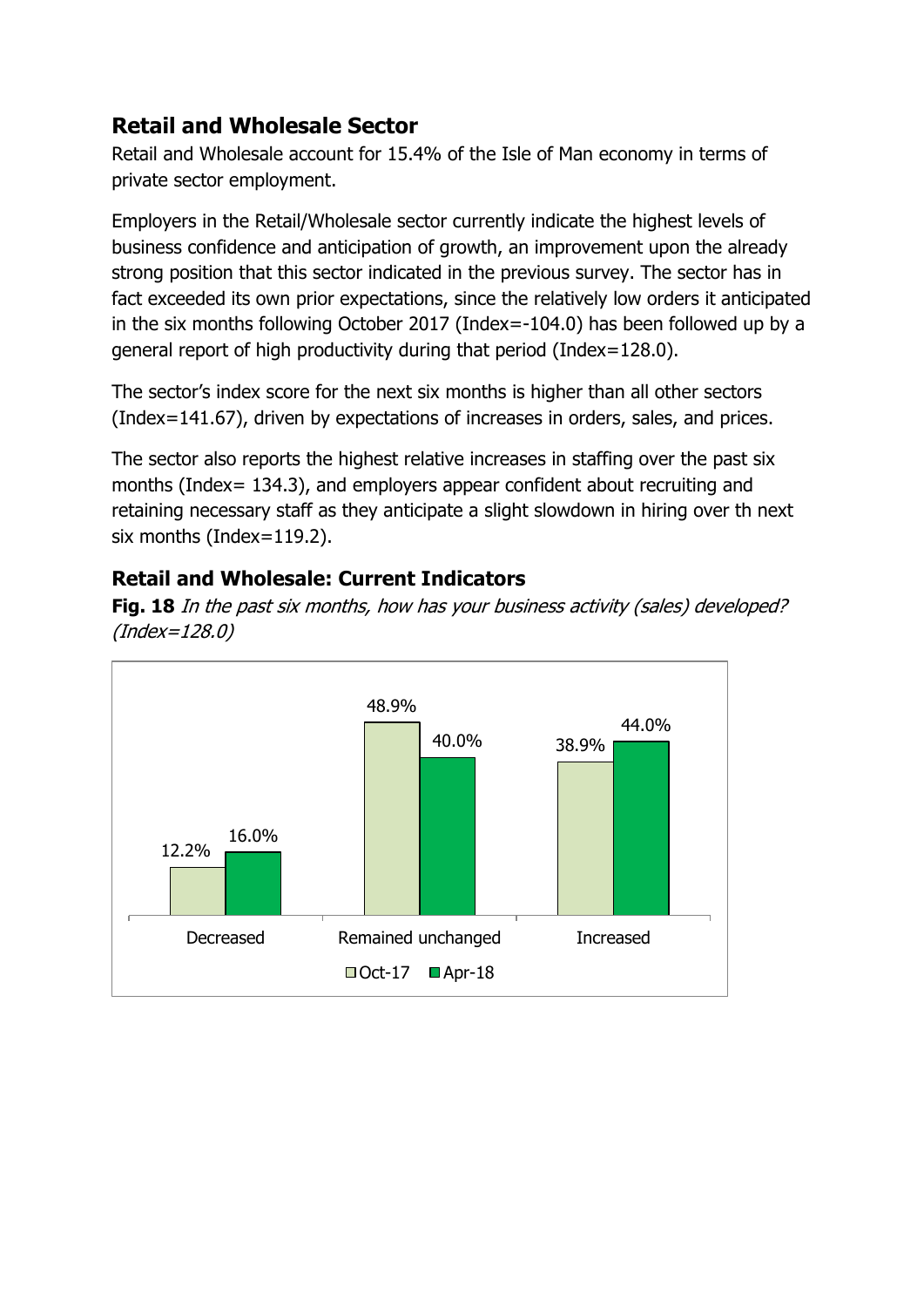**Fig. 19** Do you consider the volume of stock you currently hold to be … (Index=112.5)



## <span id="page-17-0"></span>**Retail and Wholesale: Future indicators**

**Fig. 20** Over the next six months, how do you expect your orders placed with suppliers to change? (Index=129.2)



**Fig. 21** Over the next six months, how do you expect your business activity (sales) to change? (Index=137.5)

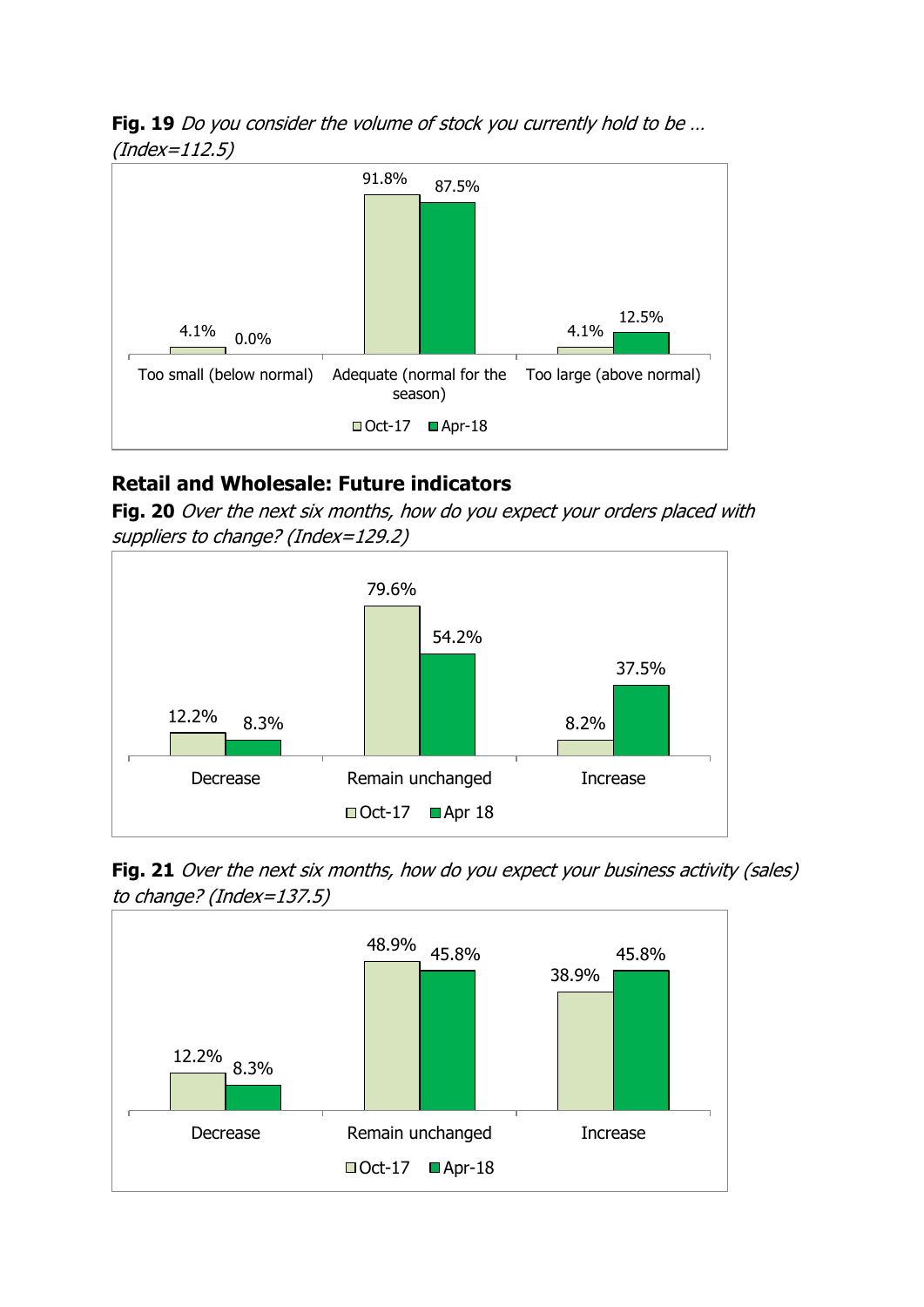**Fig. 22** Over the next six months, how do you expect the prices you charge to change? (Index=158.3)



#### **Retail and Wholesale: Employment indicators**

**Fig. 23** Over the past six months, how has your business' total employment changed? (Index=134.3)



**Fig. 24** Over the next six months, what best describes your business' plans with respect to staffing? (Index=119.2)

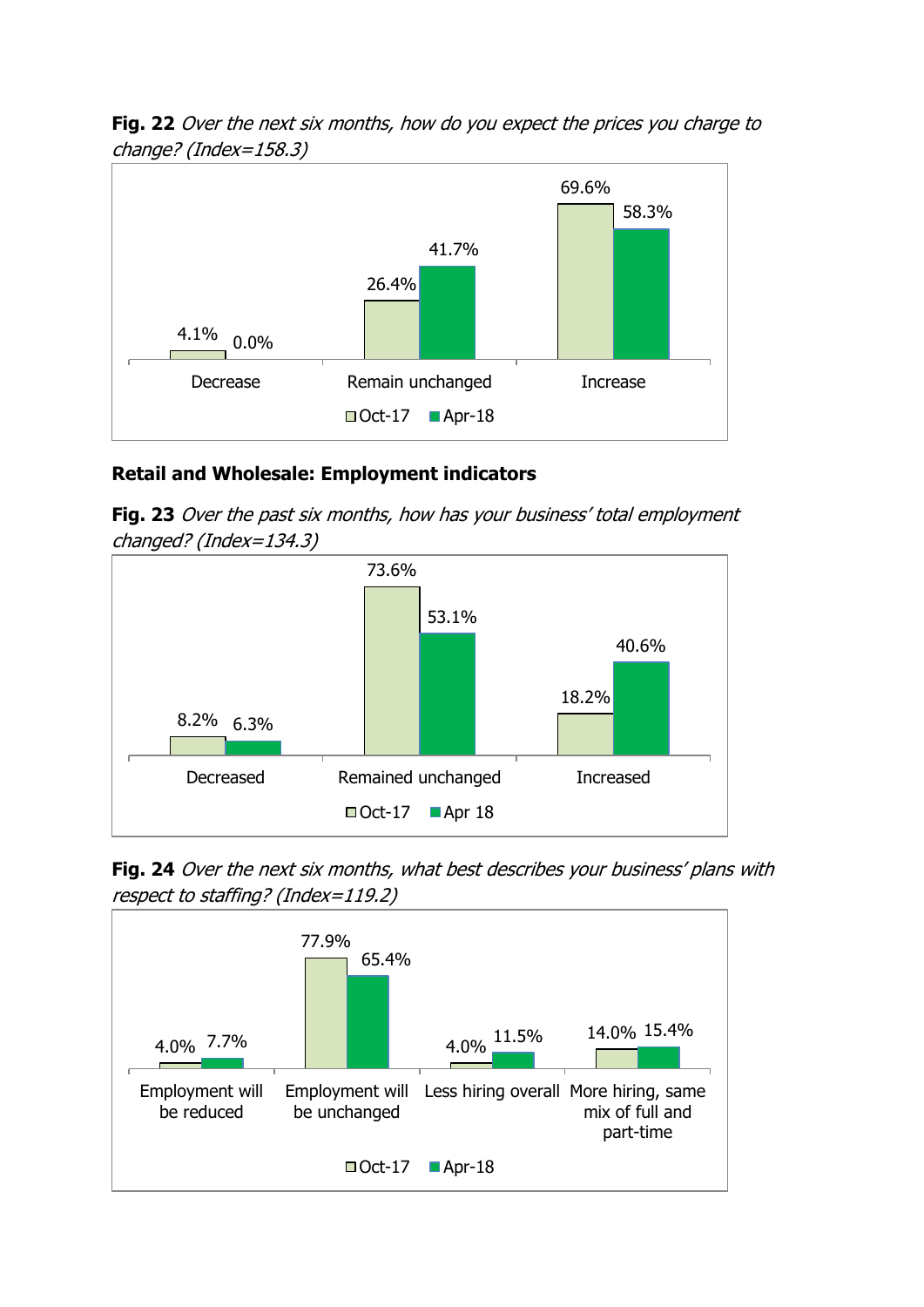# <span id="page-19-0"></span>**Construction**

Construction and Trades/Contractors account for 7.0% of the Isle of Man economy in terms of employment.

As anticipated in the previous Business Confidence Survey, the Construction sector has rebounded strongly from its seasonal lower scores at the beginning of winter 2017. Its conservative expectations of growth from October 2017 are in alignment with reported growth over the same period, and the sector anticipates robust growth over the next six months (Index=122.70).

Employers generally indicate that their current order books are not sufficient (Index=-116.7), although they have on average 4.5 months of work currently accounted for on their books, a 25% increase from the most recent measure.

A third of employers in Construction currently indicate no constraints upon their business, although one-quarter indicate that they are currently experiencing financial constraints. Previously reported shortages of labour are much less of a concern and demand appears to have increased, although some shortages of materials/equipment are currently indicated.

Over the next six months, prices will increase (Index=122.7), and although employment increases over the past six months were not as great as desired (Index=-106.9), employment over the next six months is predicted to remain adequately balanced (Index=102.8).

## <span id="page-19-1"></span>**Construction Sector: Current Indicators**

**Fig. 25** Over the past six months, how has your building activity developed? (Index=128.0)

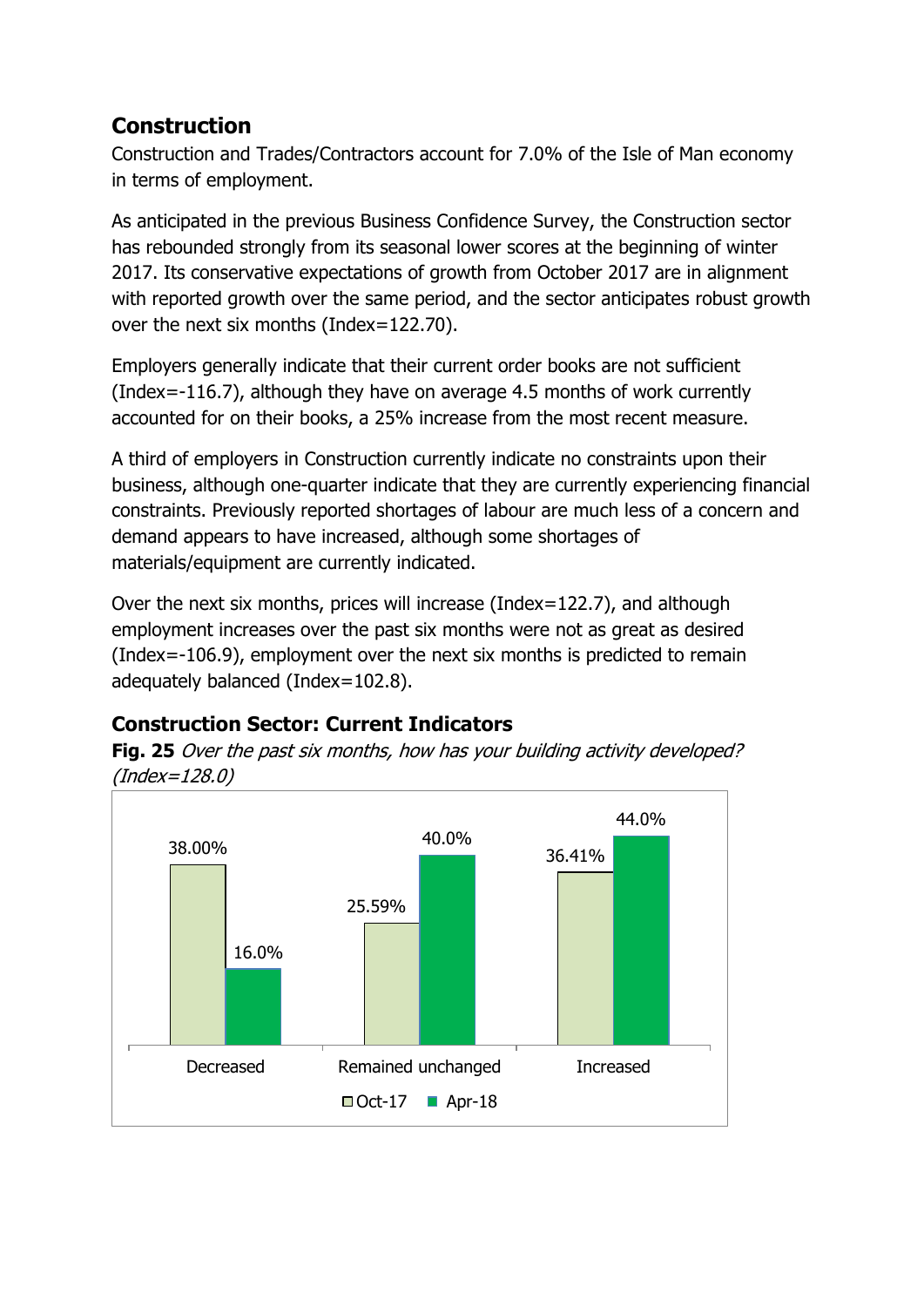

**Fig. 26** What main factors are currently limiting your building production? (not indexed)

**Fig. 27** Do you consider your current overall order books to be ... (Index=-116.7)

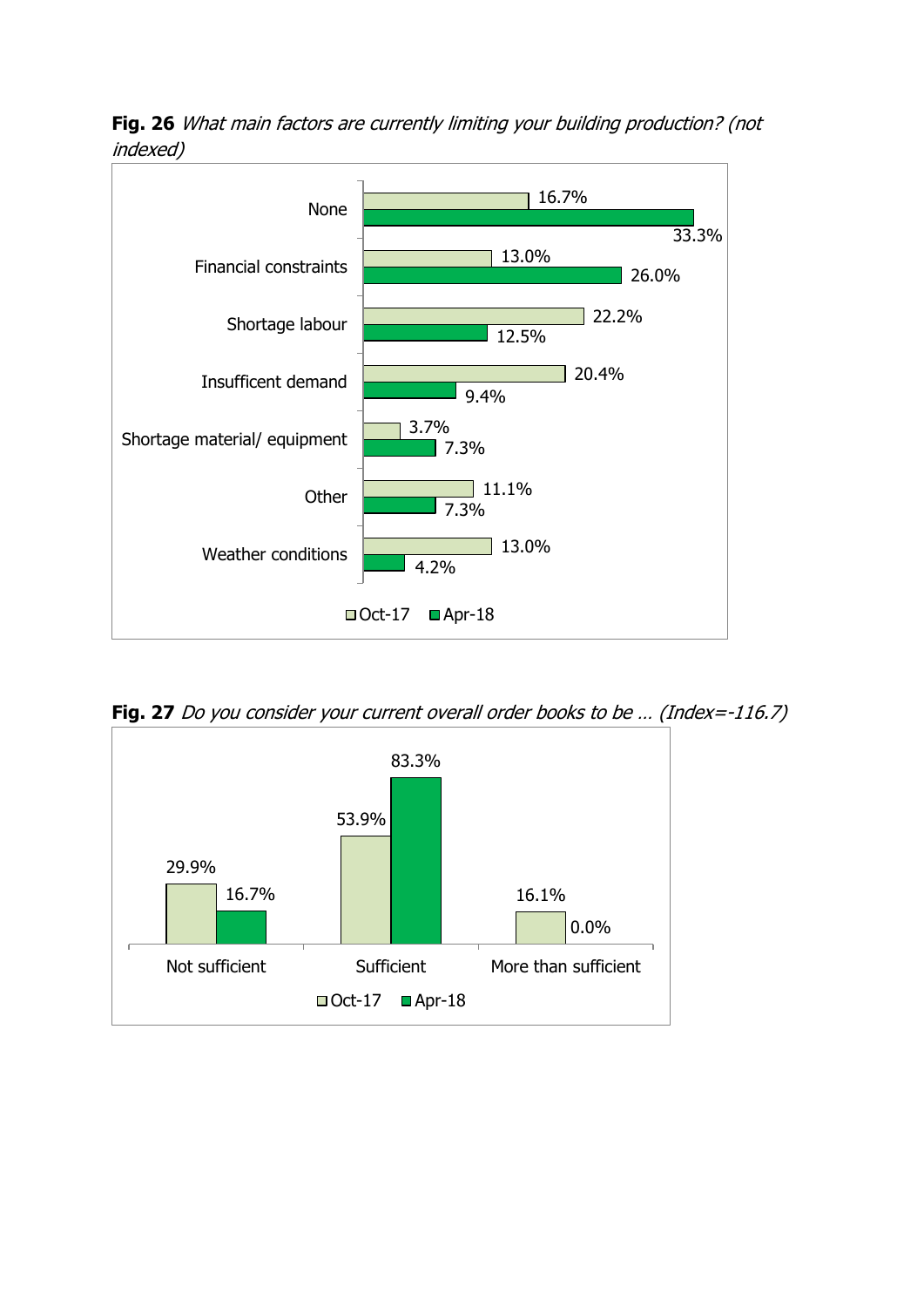## <span id="page-21-0"></span>**Construction Sector: Future Indicators**

**Fig. 28** Approximately how many months' work is accounted for by work in hand and the work already contracted for? (not indexed; arithmetic mean=4.5 months)



**Fig. 29** Over the next six months, how do you expect the prices you charge to change? (Index=122.7)

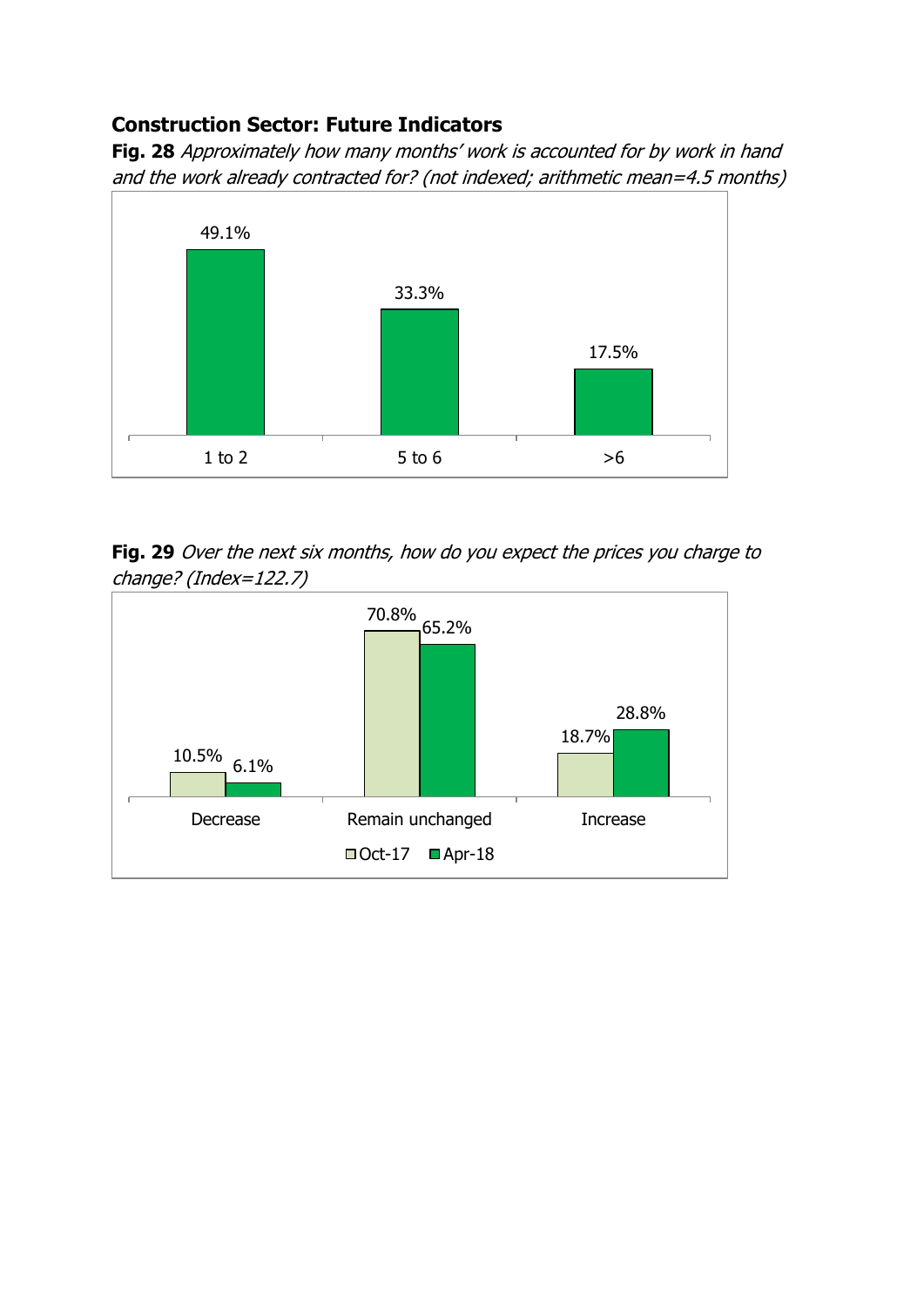## <span id="page-22-0"></span>**Construction Sector: Employment Indicators**

**Fig. 30** Over the past six months, how has your business' total employment changed? (Index=-106.9)



**Fig. 31** Over the next six months, what best describes your business' plans with respect to staffing? (Index=102.8)

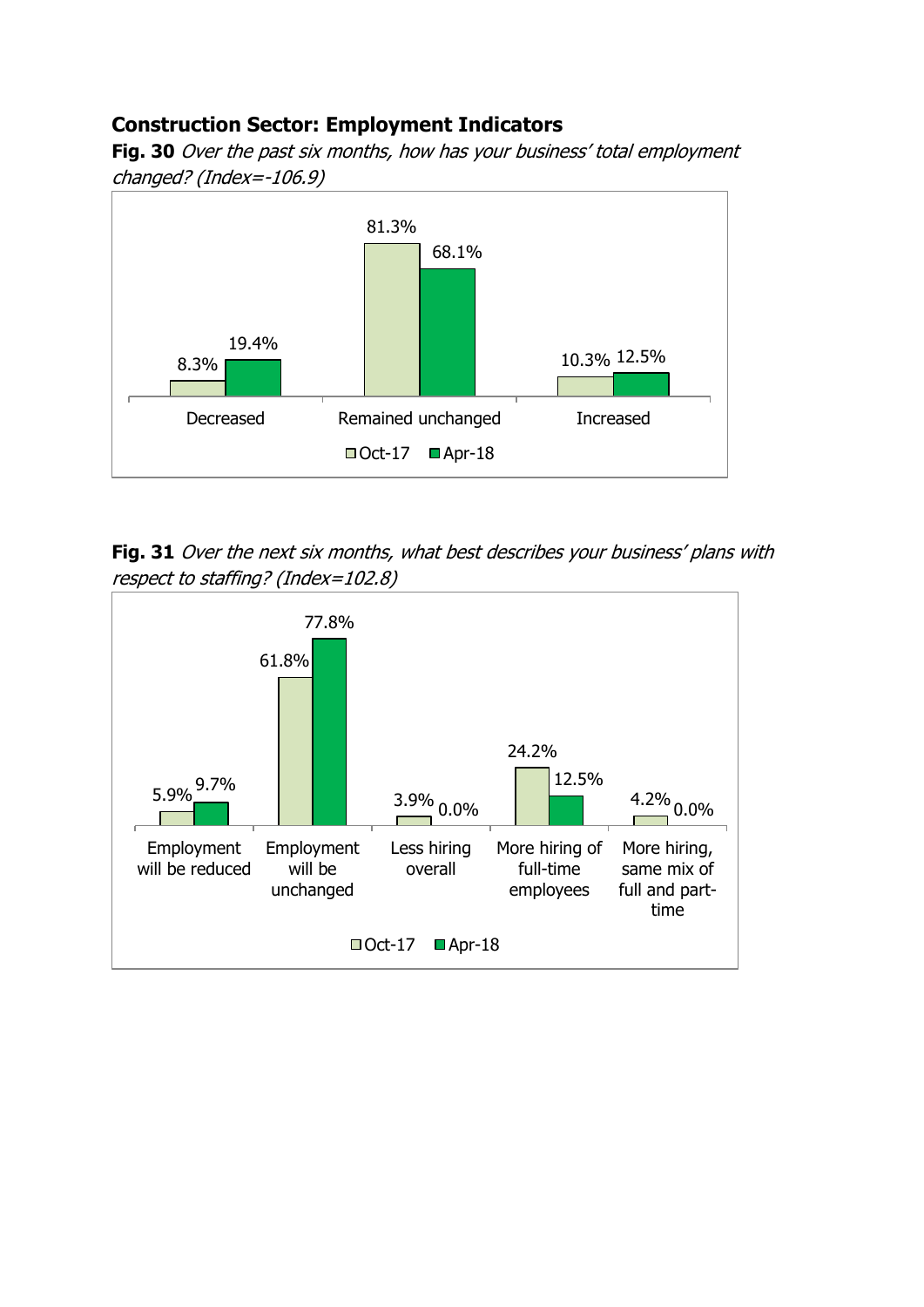## <span id="page-23-0"></span>**Financial Services**

Financial Services account for 24.3% of the Isle of Man economy in terms of employment, and includes:

- Banking
- Corporate Service Providers
- Fund Management
- Insurance
- Other Business Services
- Other Financial Services
- Trust/ Company Fiduciary Services

The Financial Services sector over the past six months has not met its overall expectations of growth indicated in October, and its current optimism for the next six months is muted in comparison. These slightly lowered growth scores arise in part from the indication that the past six months saw a higher than anticipated level of capital expenditure, which is not generally expected to decrease significantly in the next six months. Index scores for turnover, expenses, income and profit all remain positive on balance.

The sector retains a steady employment 'pull': only one in fifty employers in the sector anticipate a reduction in employment, and 40% are seeking to hire more staff. Additionally, there has been a small increase in the number of employers who indicate that their operating expenses have gone down, and one in ten currently expect their expenses to decrease further over the next six months.

## <span id="page-23-1"></span>**Financial Services: Current Indicators**

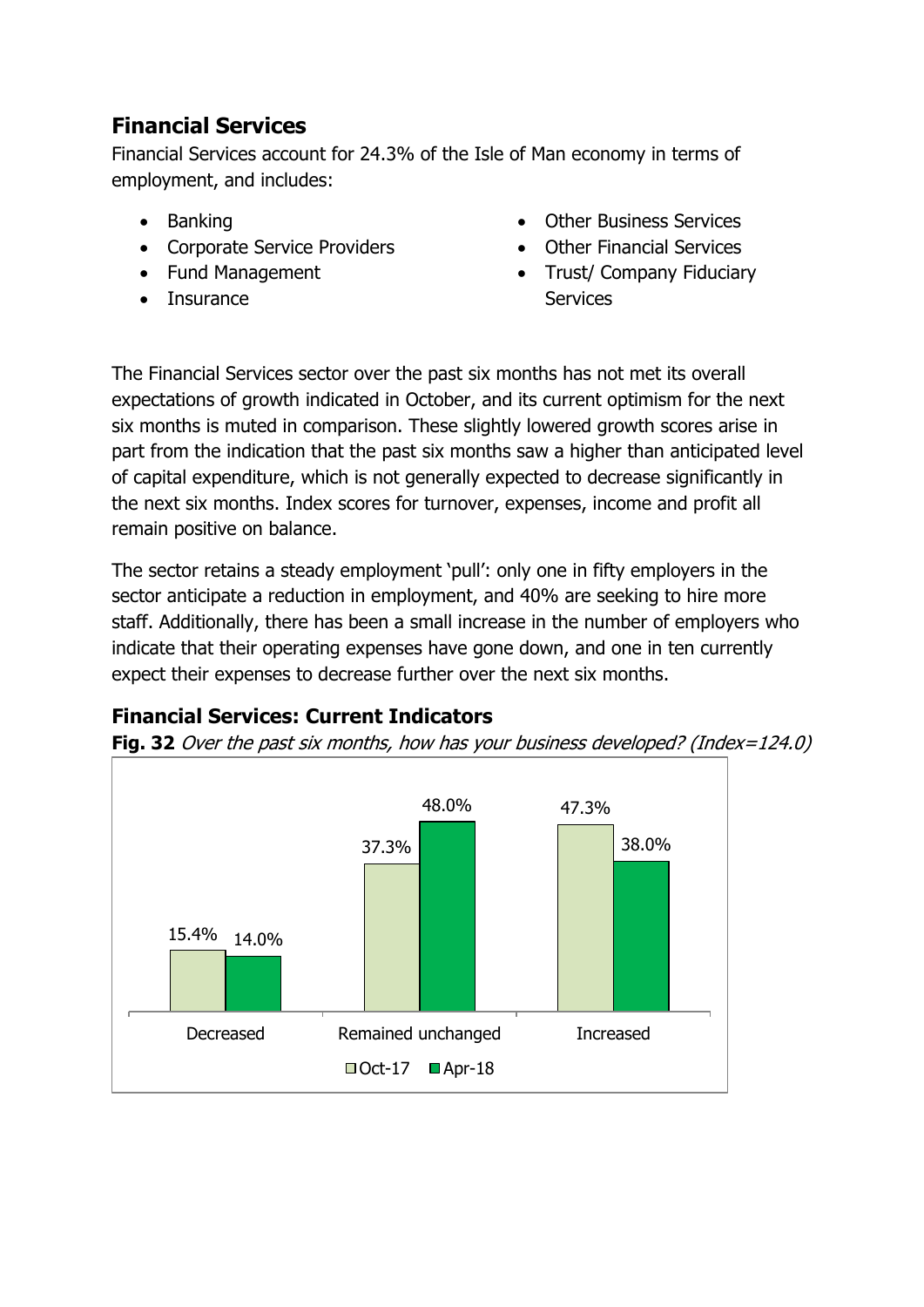**Fig. 33** Over the past six months, how has demand (turnover) for your company's services changed? (Index=-108.0)



**Fig. 34** Over the past six months, how has your operating income developed? (Index=100.0)



**Fig. 35** Over the past three months, how have your operating expenses developed? (Index=136.0)

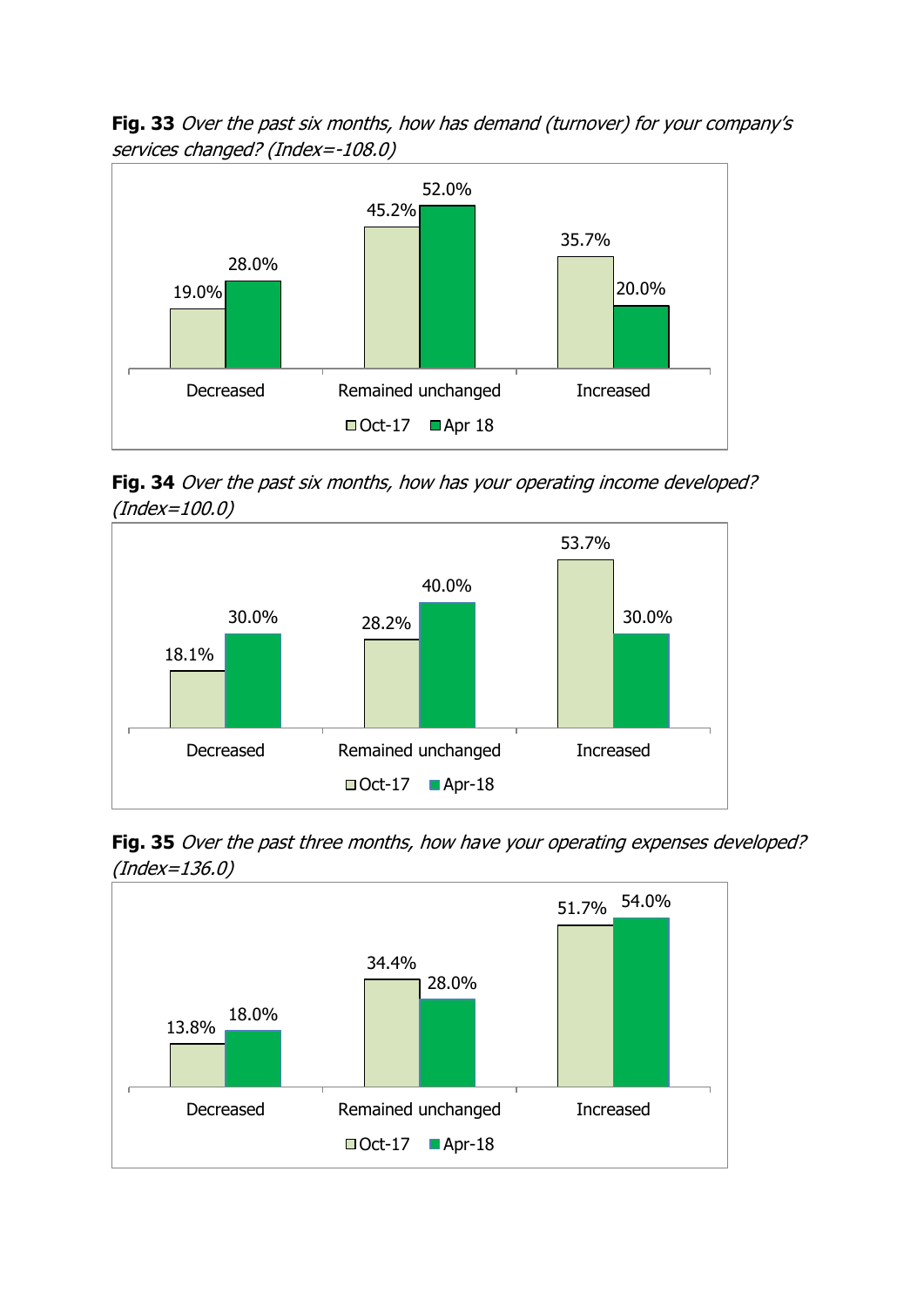**Fig. 36** Over the past six months, how has your profitability developed? (Index=-108.0)



Fig. 37 Over the past six months, how has your capital expenditure developed? (Index= 109.0)



#### <span id="page-25-0"></span>**Financial Services: Future Indicators**

**Fig. 38** Over the next six months, how do you expect the demand (turnover) for your company's services to change? (Index=112.0)

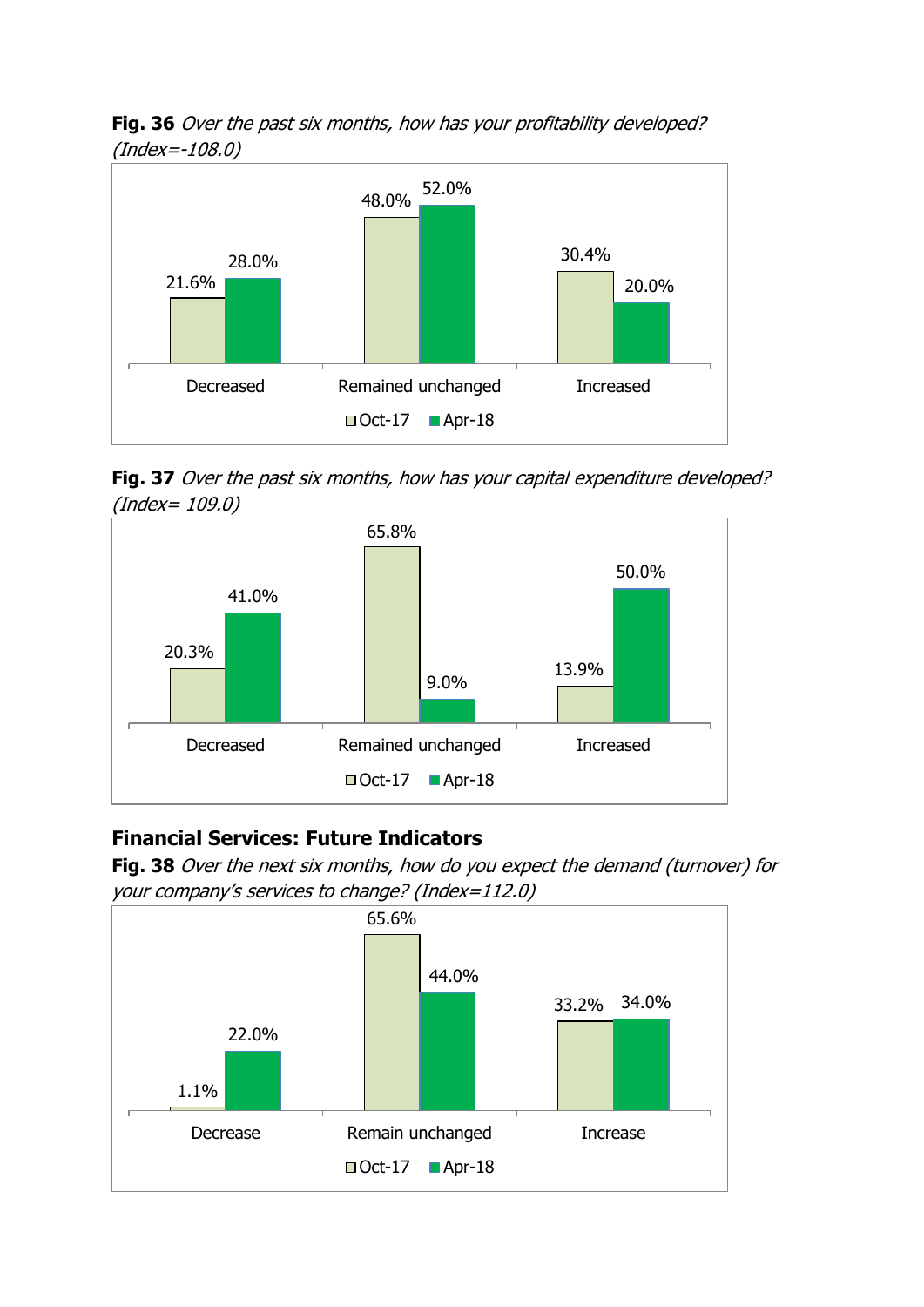**Fig. 39** Over the next six months, how do you expect your operating income to develop? (Index=118.0



**Fig. 40** Over the next six months, how to do expect your operating expenses to develop? (Index=132.0)



Fig. 41 Over the next six months, how do you expect the profitability of your company to develop? (Index=112.0)

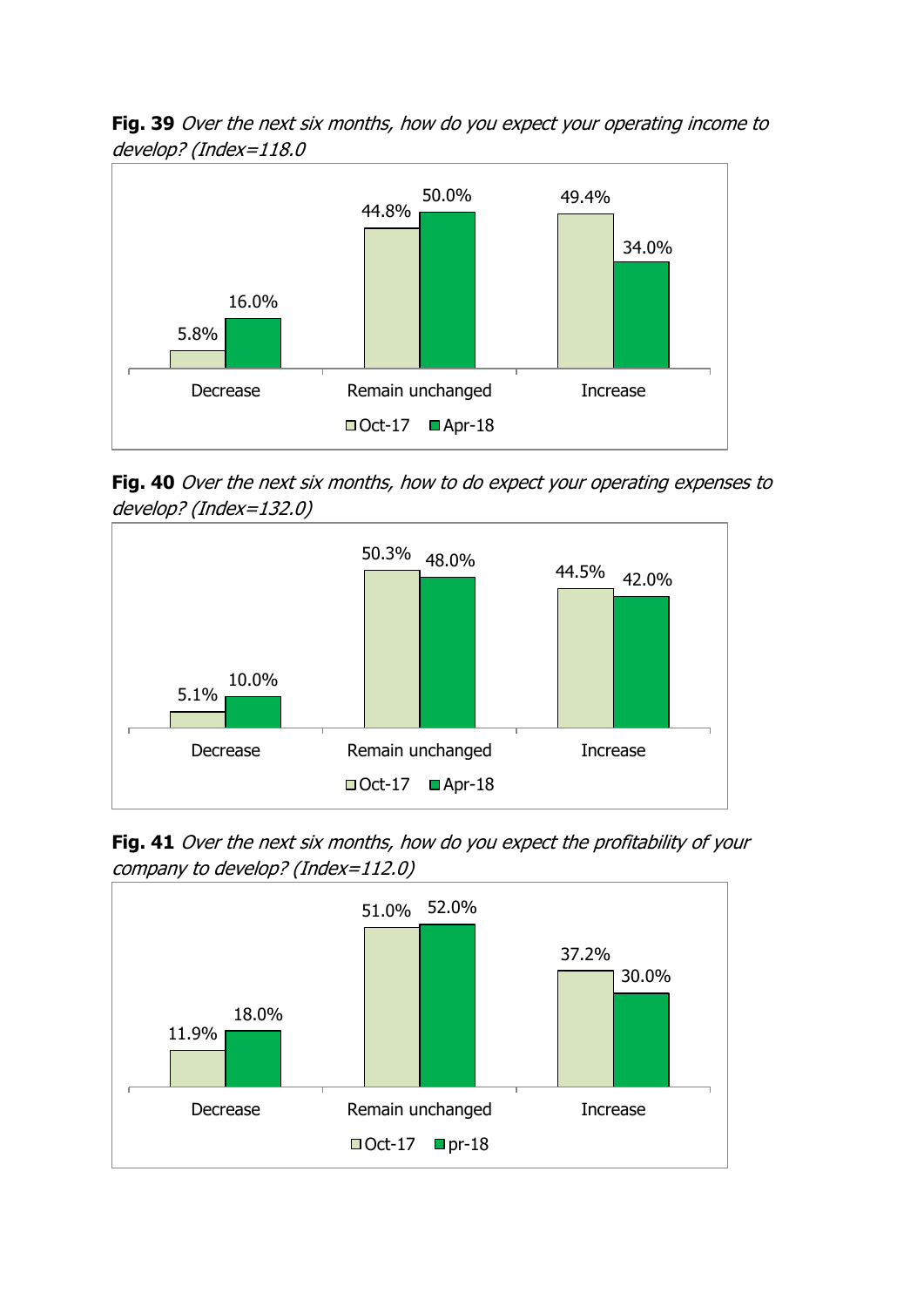**Fig. 42** Over the next six months, how do you expect your capital expenditure to develop? (Index=126.0)



## <span id="page-27-0"></span>**Financial Services: Employment Indicators**

**Fig. 43** Over the past six months, how has your business' total employment changed? (Index=123.2)



Fig. 44 Over the next six months, what best describes your business' plans with respect to staffing? (Index=137.3)

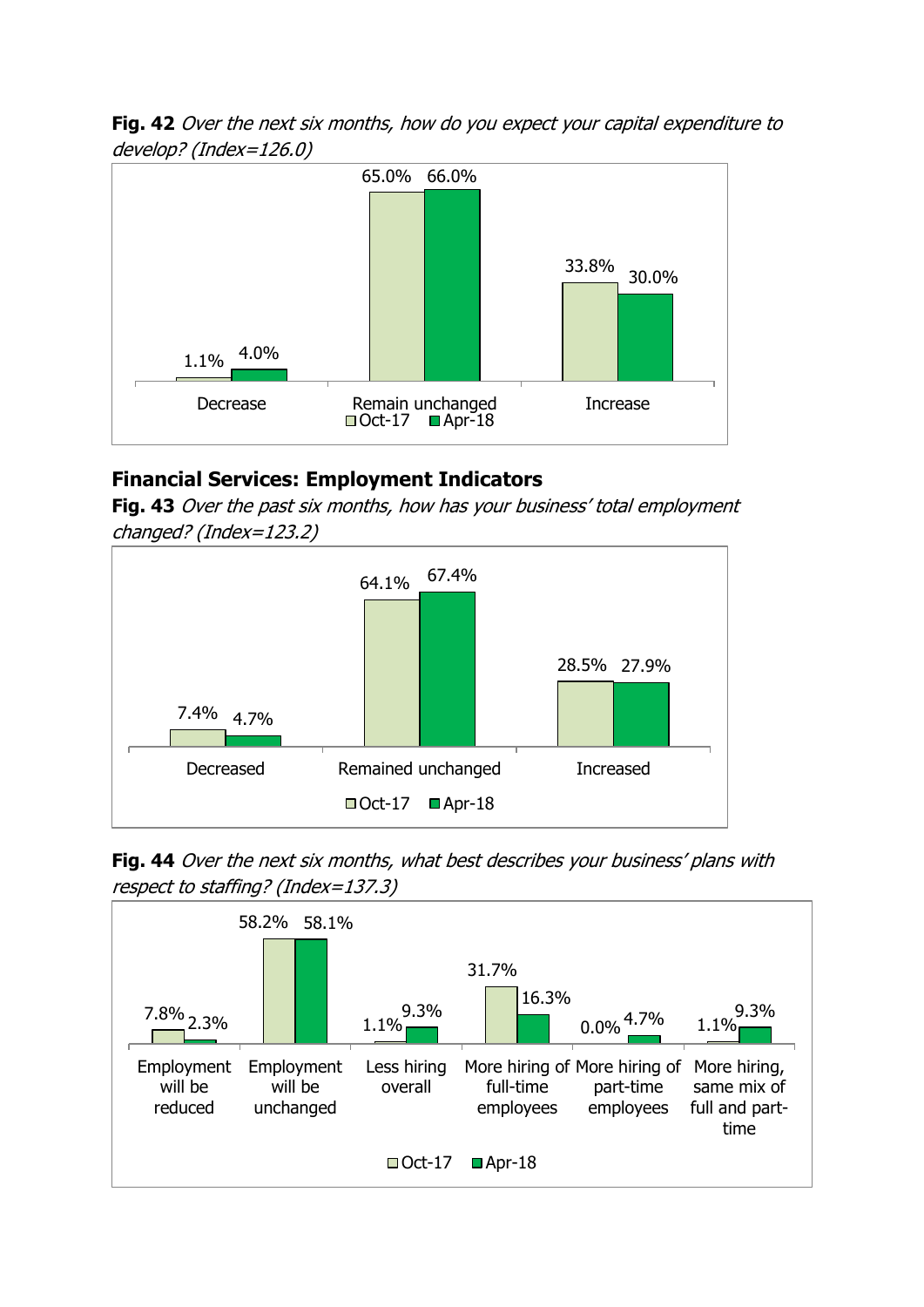## **Satisfaction with Services (not indexed)**

Employers are increasingly satisfied with the quality of business-adjacent services on the Isle of Man, with mean scores out of 4 rising slightly since October 2017. The increase in overall satisfaction with services is driven by gains in employers' approval of hotels and accommodations, as well as to increased positivity about the quality of transport links.





Employers are generally less satisfied overall with the cost of services than with service quality, but employers' opinions of service costs follow their opinions about service quality, as a slight improvement in satisfaction scores is (as above) accounted for by growing approval of hotel offerings and transport.

**Fig. 46** How satisfied would you say you are with the cost of …

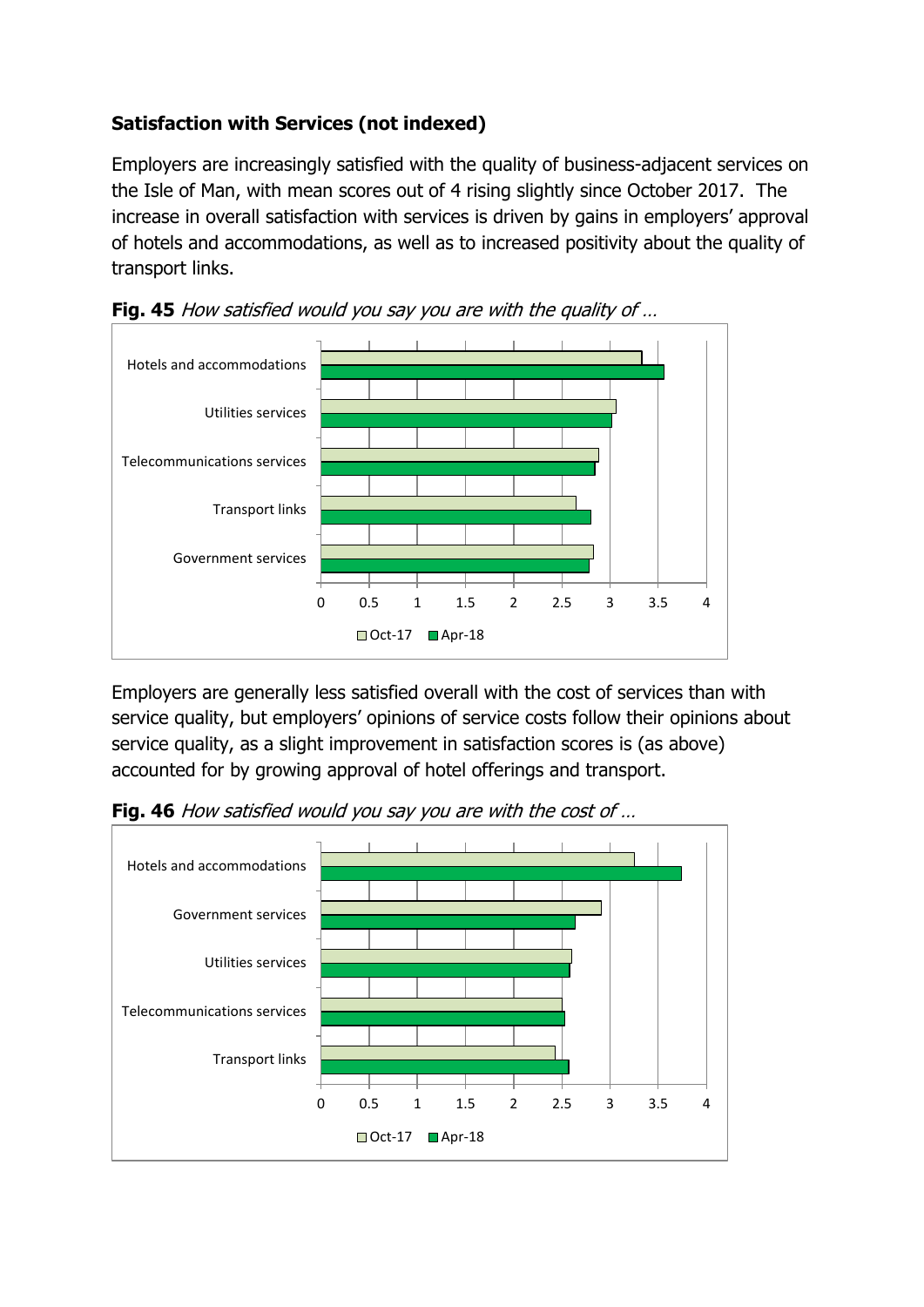14.8% of all employers report that they "don't know" if young workers on the Island are sufficiently skilled, and this group has been excluded from the chart below. Employers in Manufacturing are most confident in the skills of young workers whereas the lowest confidence is found among employers in Construction.



**Fig. 47** Do you think that young workers on the Island have the necessary skills to enter the workplace?

14.1% of all employers report that they "don't know" if the Island's education system is responsive to the labour market, and this group has been excluded from the chart below. Employers in the Manufacturing and Services sectors express the highest opinions of the Island's education system relative to other sectors, while employers in Retail/Wholesale are most likely to indicate that on-Island education does not respond to labour market needs. However, the differences between sectors on this issue are not statistically significant, and on average all sectors express very similar opinions regarding the education system.



**Fig. 48** Do you think that the education system on the Island is responsive to the needs of the labour market?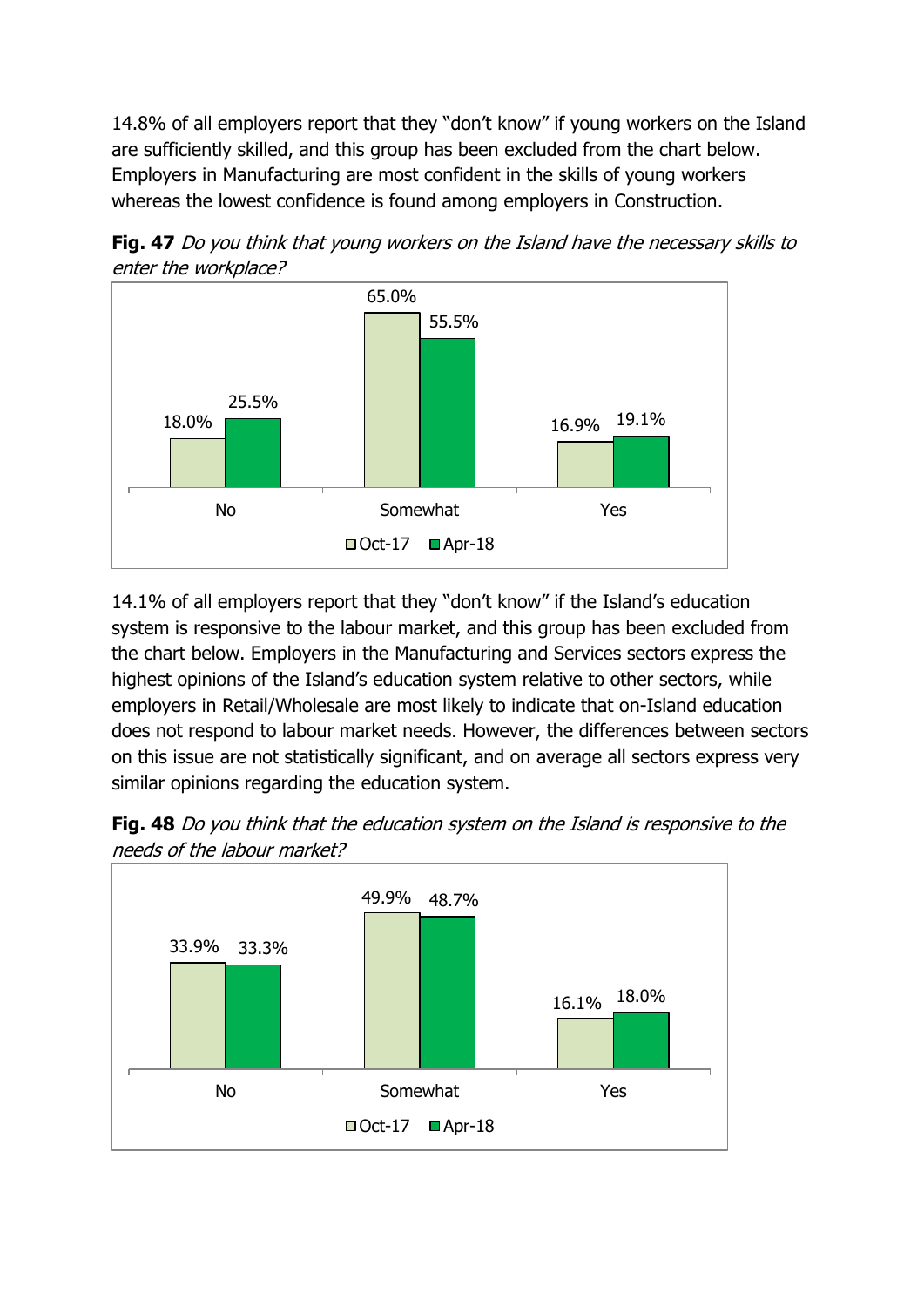70.1% of Manufacturing employers indicate no skills gaps among their employees. Technical skills gaps in the work force are most commonly indicated in the Financial Services sector (41.9%). Leadership skills gaps are also identified in Financial Services, although all other sectors indicate that they are satisfied with this area.

**Fig. 49** Do you have any skills gaps among the employees currently at your business?



25.9% of respondents indicated that the current IOM work permit system does not apply to their business. Of the remaining employers who expressed an opinion, it is notable how significantly the general level of employer satisfaction with work permits has risen in the past six months, very likely in response to recently implemented changes to the system. The highest level of relative dissatisfaction with the current work permit system is found among employers in General Services, while employers in the Manufacturing and Construction sectors have responded favourably to changes made since 2017.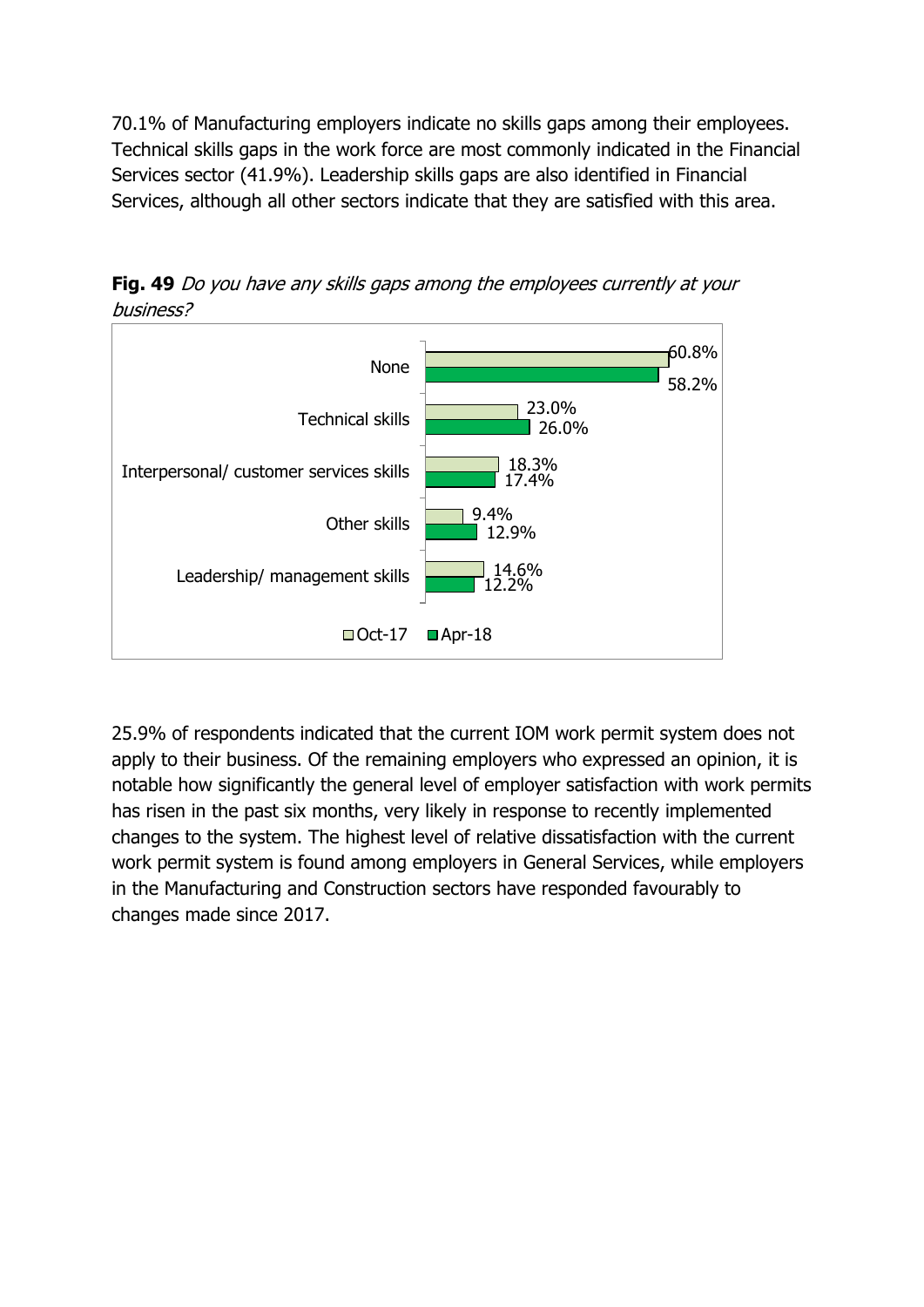

**Fig. 50** How satisfied are you with the current IOM work permit system?

**Fig. 51** Average satisfaction with work permit system, by sector, Oct 2017 – Apr 2018



40.6% employers indicate that the current planning system is not applicable to their business. Of the remaining employers who expressed an opinion, Construction sector employers are the most satisfied with planning (62.1%), while General Services employers are the least satisfied (35.0%). Moreover, the average satisfaction with planning services across all sectors has declined by 10.6% overall since October 2017, which should be monitored in future.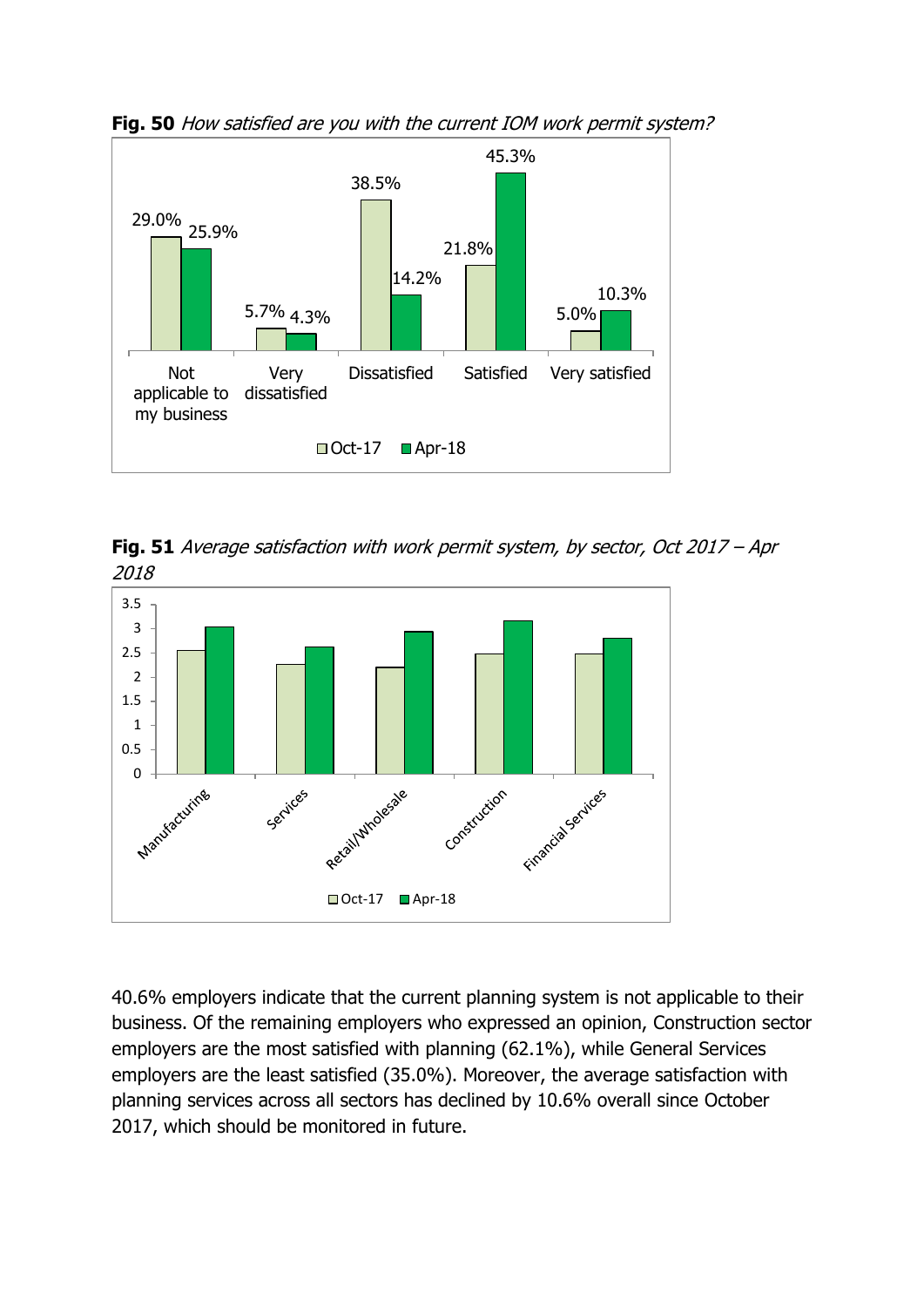

**Fig. 52** How satisfied are you with the current IOM planning system?

37.6% of employers indicated that support for innovation and emerging technologies does not affect their business. Of the remainder, employers in the General Services sector are least satisfied with the level of innovation support (43.0%), and employers in Financial Services are the most satisfied (86.4%).

**Fig. 53** How satisfied are you with the level of support for innovation and emerging technologies?



Between 6% and 10% of businesses, on average, indicate that they "don't know" how to answer questions about regulation, and these groups have been excluded from the chart below. The Manufacturing sector is most likely to disagree that regulation is fair and proportionate (48.6% disagree), to disagree that the purpose of regulation is clear (54.9% disagree), and also to disagree that compliance is easy (63.6% disagree).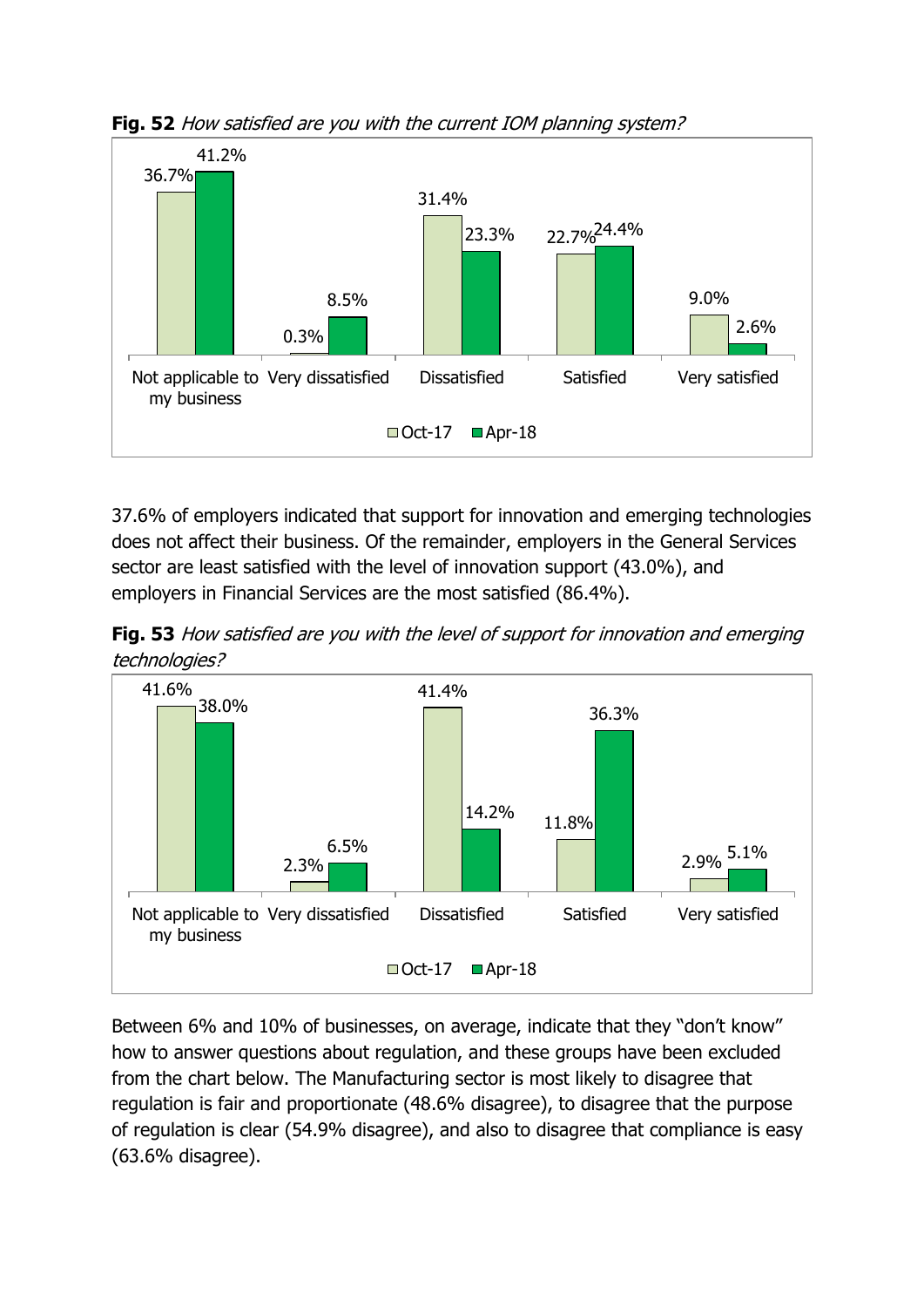**Fig. 54** Regulation



Employers in both Construction and Financial Services are equally likely to agree that it is easy to do business on the Isle of Man (67.1% agree), while the lowest level of agreement with this statement pertains to employers in Manufacturing (42.4% disagree).



**Fig. 55** It is easy to do business on the Isle of Man.

As above, and consistent with the previous survey, Financial Services and Construction employers are most likely to indicate the willingness to recommend the Isle of Man as a place to do business, while the lowest level of support comes from employers in Manufacturing.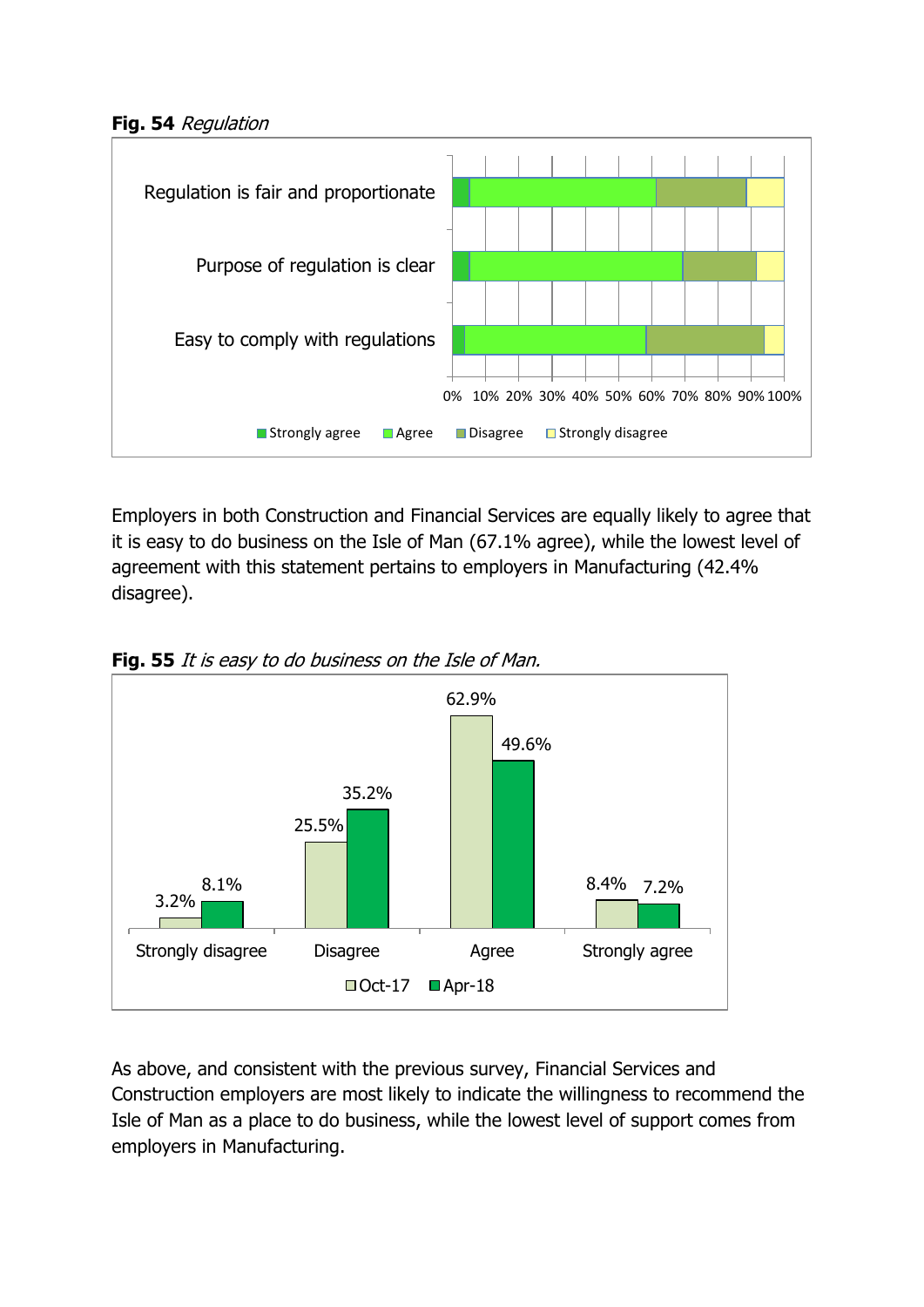

**Fig. 56** Would you recommend the Isle of Man to others as a good place to do business?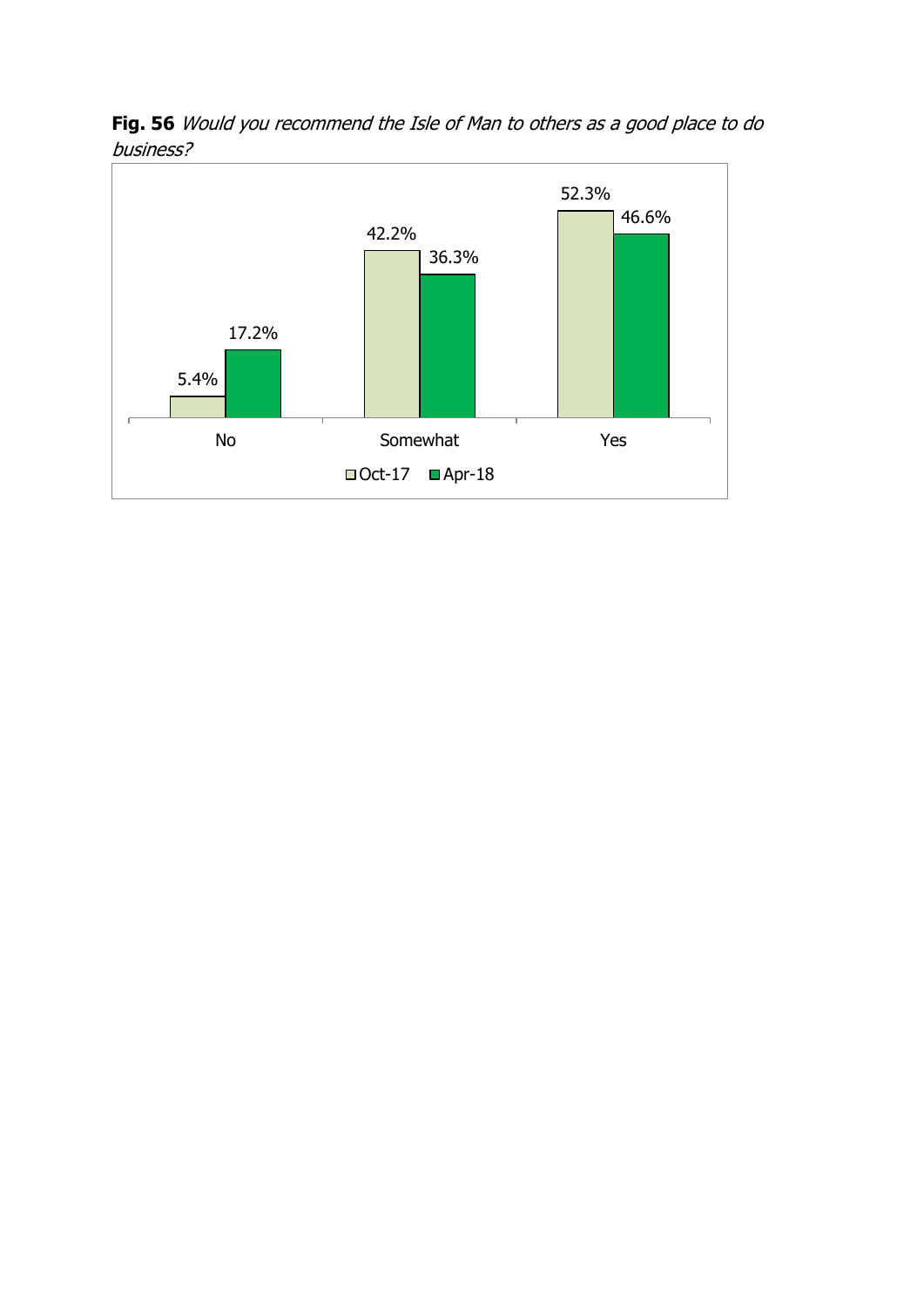# <span id="page-35-0"></span>**Appendix 1: Methodology**

#### **Sampling and Weighting**

#### **Definition of terms: Registry, Sample, Respondents**

The total population of businesses was determined from data extracted from Income Tax records for employers. The sampling frame used was the full list of 4110 businesses registered for tax purposes on the Island as of the end of December 2017. Listed information included business name and address, SIC trade classification number and description, and current number of employees. In this report, this list of 4110 businesses is referred to as "the registry".

The list was sampled according to a methodology that will be described in greater detail immediately below. The sampling method yielded a group of 498 businesses who were selected for postal invitations to complete the Business Confidence Survey. Excluding those postal invitations that were returned to sender (most commonly because the business had closed since the December update of the tax roll), 477 businesses were successfully contacted. This group of 477 is referred to as "the sample".

The sample yielded 175 respondents who completed the survey either online or through postal submission. This group is referred to as "the respondents".

#### **Sampling**

|      | Total Registry   Total Sample   Total Respondents |
|------|---------------------------------------------------|
| 4110 | 175                                               |

The sample was structured in a two-stage stratification procedure based upon business size, as determined by number of employees. Large businesses with greater than 50 employees (n=99) were universally included in the sample; these large businesses were deliberately oversampled to account for their relatively higher impact upon the labour market. SMEs of 50 or fewer employees (n=4011) were randomly sampled at a rate of 10% using the non-replacement list sampling method: an online random number generator was used to choose a starting point on the registry list and then draw every 10th member of the list until a grand total of 500 was reached. Incorrect registry data, determined by both advance data cleaning and postal returns, invalidated a total of 21 sampled cases, reducing the final valid sample to 477.

This sample proportion yields a margin of statistical error of  $+/-5%$ , nineteen times out of twenty.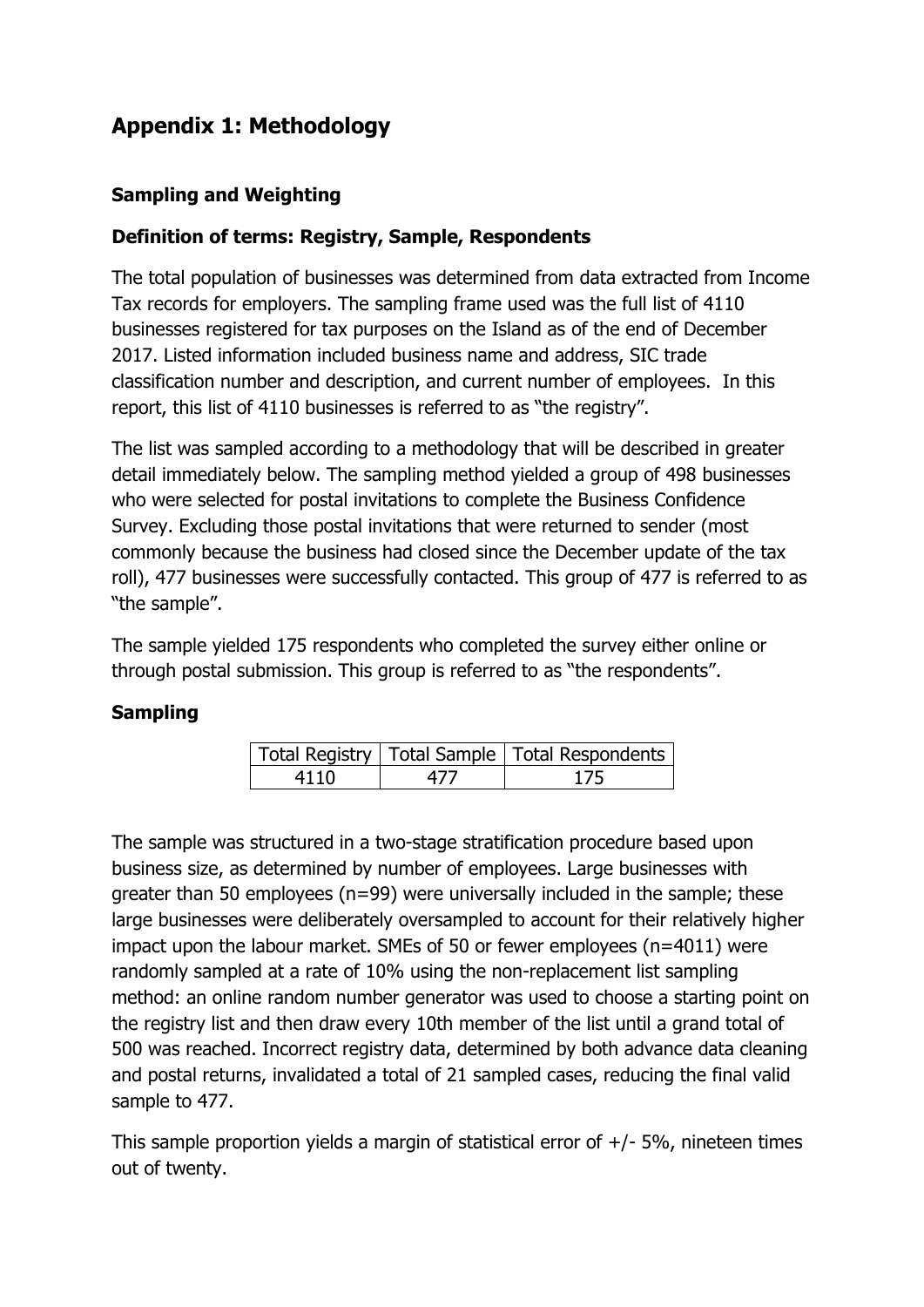Sampled businesses were sent postal invitations on  $10^{\text{th}}$  April 2018, and on  $17^{\text{th}}$  April 2018 all sampled businesses who had not yet responded were sent a reminder. The data collection period was 21 days, and the survey was closed on 30th April.

The sample response rate for the 2018.A Business Confidence Survey was 36.7%, a very robust rate of return for a sample of this size and very comparable to the response rate of the 2017 survey. Large businesses of greater than 50 employees yielded a sub-sample response rate of 44.4%, while SMEs returned a sub-sample response rate of 34.7%. The Economic Affairs Division would like to thank the Isle of Man press and the Isle of Man Chamber of Commerce in their efforts to increase public awareness of the survey and encourage participation among sampled respondents.

#### **Weighting**

Once data collection was complete, the sample was weighted according to a posthoc stratification by quota, determined by number of employees associated with the business and stratified by economic sector.

Each respondent was weighted according to the proportion of employees it represented in relation to the total number of employees in that sector, those totals being derived from business information provided to Income Tax.

The procedure for weighting is outlined in Table 3 below.

| <b>Population</b>    | <b>Proportion of</b><br><b>Population</b>                          | <b>Respondents</b>                             | <b>Proportion of</b><br><b>Respondents</b>                                                                                           | Weight, by<br>sector                                                                    |
|----------------------|--------------------------------------------------------------------|------------------------------------------------|--------------------------------------------------------------------------------------------------------------------------------------|-----------------------------------------------------------------------------------------|
| All IOM<br>employees | Employees in<br>sector as<br>percentage of<br>all IOM<br>employees | All employees<br>represented by<br>respondents | <b>Employees</b><br>represented by<br>respondents in<br>sector as<br>percentage of<br>all employees<br>represented by<br>respondents | <b>Proportion of</b><br><b>Population</b><br><b>Proportion of</b><br><b>Respondents</b> |

|  | Table 3. Post-hoc stratification weighting by economic sector |  |
|--|---------------------------------------------------------------|--|
|--|---------------------------------------------------------------|--|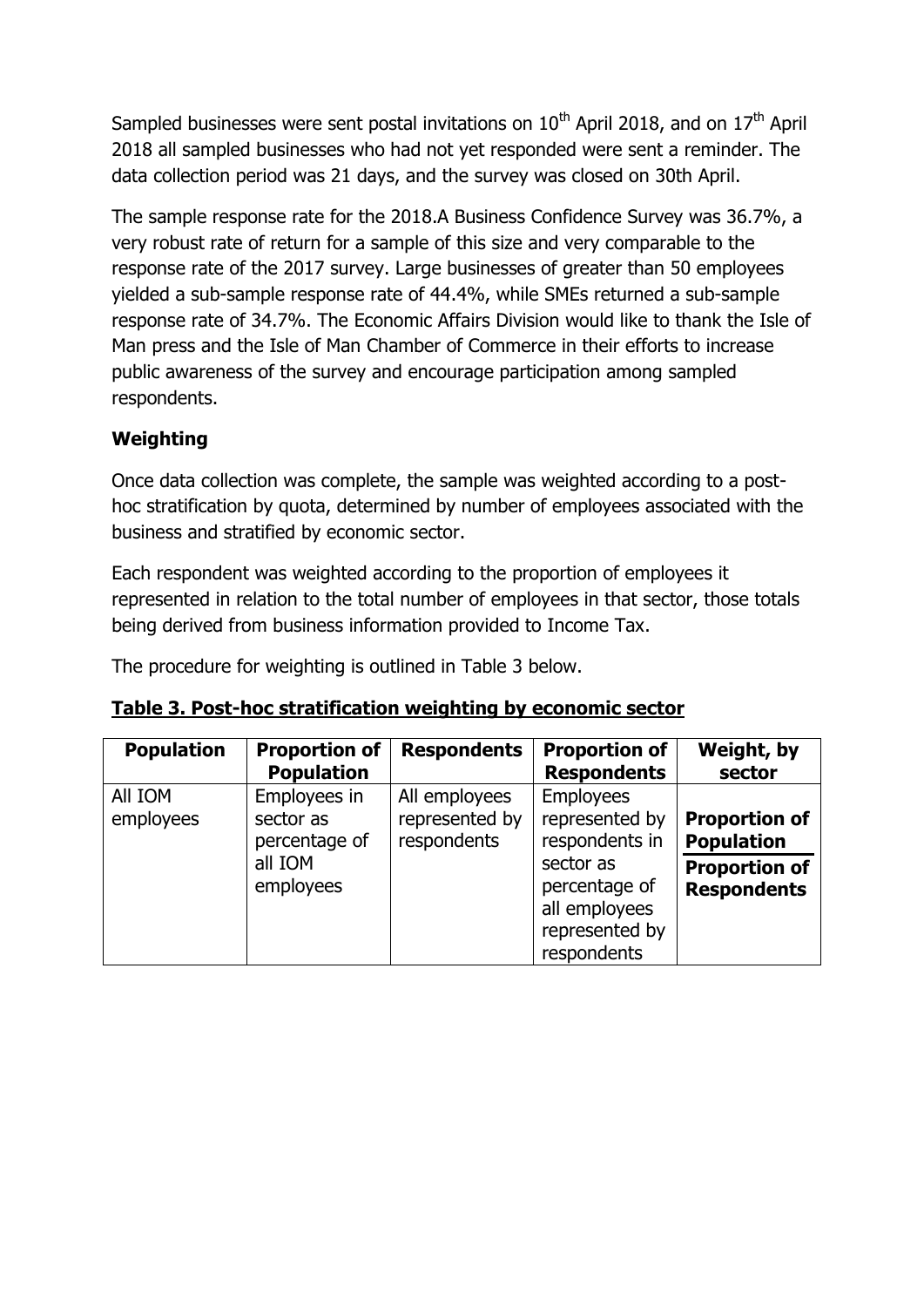# <span id="page-37-0"></span>**Appendix 2: 2018.A Questionnaire**

- 1. Company name
- 2. How many employees currently work for your business?
- 3. To what sector does your business belong?
	- Agriculture, Forestry and Fisheries
	- Banking
	- Catering and Entertainment
	- Charitable and Third Sector Services
	- Construction
	- Corporate Service **Providers**
	- Education
	- E-Gaming
	- Financial and Business **Services**
	- Information and **Communications Technology**
	- Insurance
	- Legal and Accountancy **Services**
- $\bullet$  Manufacturing  $-$ Engineering
- Manufacturing Food and Drink
- $\bullet$  Manufacturing General
- Media and Creative **Services**
- Medical and Health **Services**
- Mining and Quarrying
- Other Professional **Services**
- Retail
- Shipping and Aircraft
- Tourist Accommodation
- Transport and **Communications**
- **•** Utilities
- Wholesale

#### **All Manufacturing**

- 4. Over the past six months, how has your production developed? Increased / Remained unchanged / Decreased
- 5. Over the past six months, how have your orders developed? Increased / Remained unchanged / Decreased
- 6. Do you consider your current overall order books to be … More than sufficient / Sufficient / Not sufficient
- 7. Do you consider your current export books to be … More than sufficient / Sufficient / Not sufficient / My business does not export
- 8. Do you consider your current stock of finished products to be … Too large / Adequate / Too small
- 9. What main factors are currently limiting your production? (Select all) None / Insufficient demand / Shortage of labour force / Shortage of material and/or equipment / Financial constraints / Other factors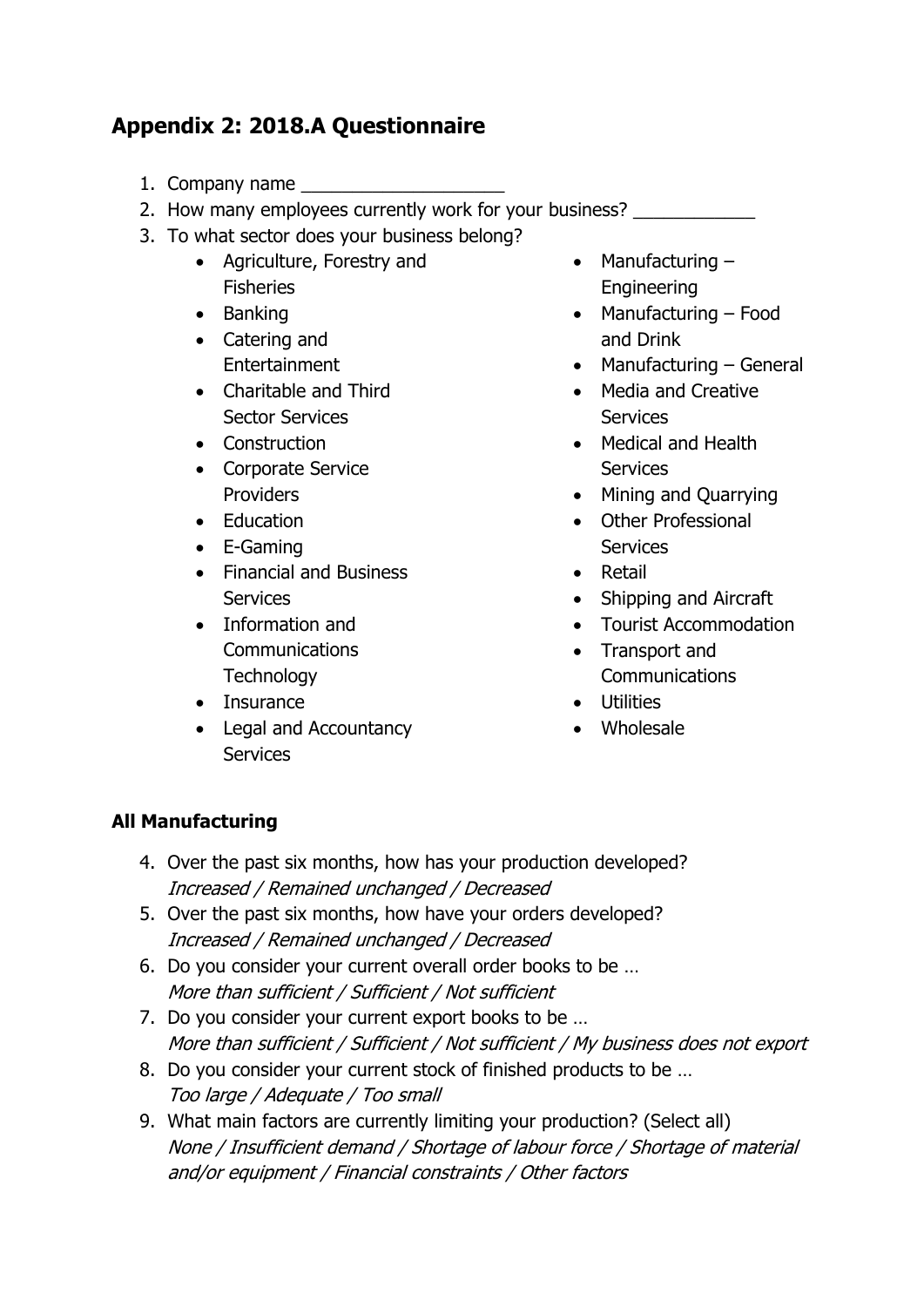10. Considering your current order books and the expected change in demand over the coming months, how do you assess your current production capacity?

More than sufficient / Sufficient / Not sufficient

- 11. Over the next six months, how do you expect your production to develop? Increase / Remain unchanged / Decrease
- 12. Over the next six months, how do you expect your selling process to change? Increase / Remain unchanged / Decrease

#### **Services**

- 13. Over the past six months, how has your business developed? Improved / Remained unchanged / Deteriorated
- 14. What main factors are currently limiting your business? (Select all) None / Insufficient demand / Shortage of labour force / Shortage of space and/or equipment / Financial constraints / Other factors
- 15. Over the next six months, how do you expect the demand (turnover) for your company's services to change? Increase / Remain unchanged / Decrease
- 16. Over the next six months, how do you expect the prices you charge to change?

Increase / Remain unchanged / Decrease

## **Retail/Wholesale**

- 17. Over the past six months, how has your business activity (sales) developed? Increased / Remained unchanged / Decreased
- 18. Do you consider the volume of stock you currently hold to be … Too large / Adequate / Too small
- 19. Over the next six months, how do you expect your orders placed with suppliers to change?

Increase / Remain unchanged / Decrease

20. Over the next six months, how do you expect your business activity (sales) to change?

Increase / Remain unchanged / Decrease

21. Over the next six months, how do you expect the prices you charge to change?

Increase / Remain unchanged / Decrease

## **Construction**

22. Over the past six months, how has your building activity developed? Increased / Remained unchanged / Decreased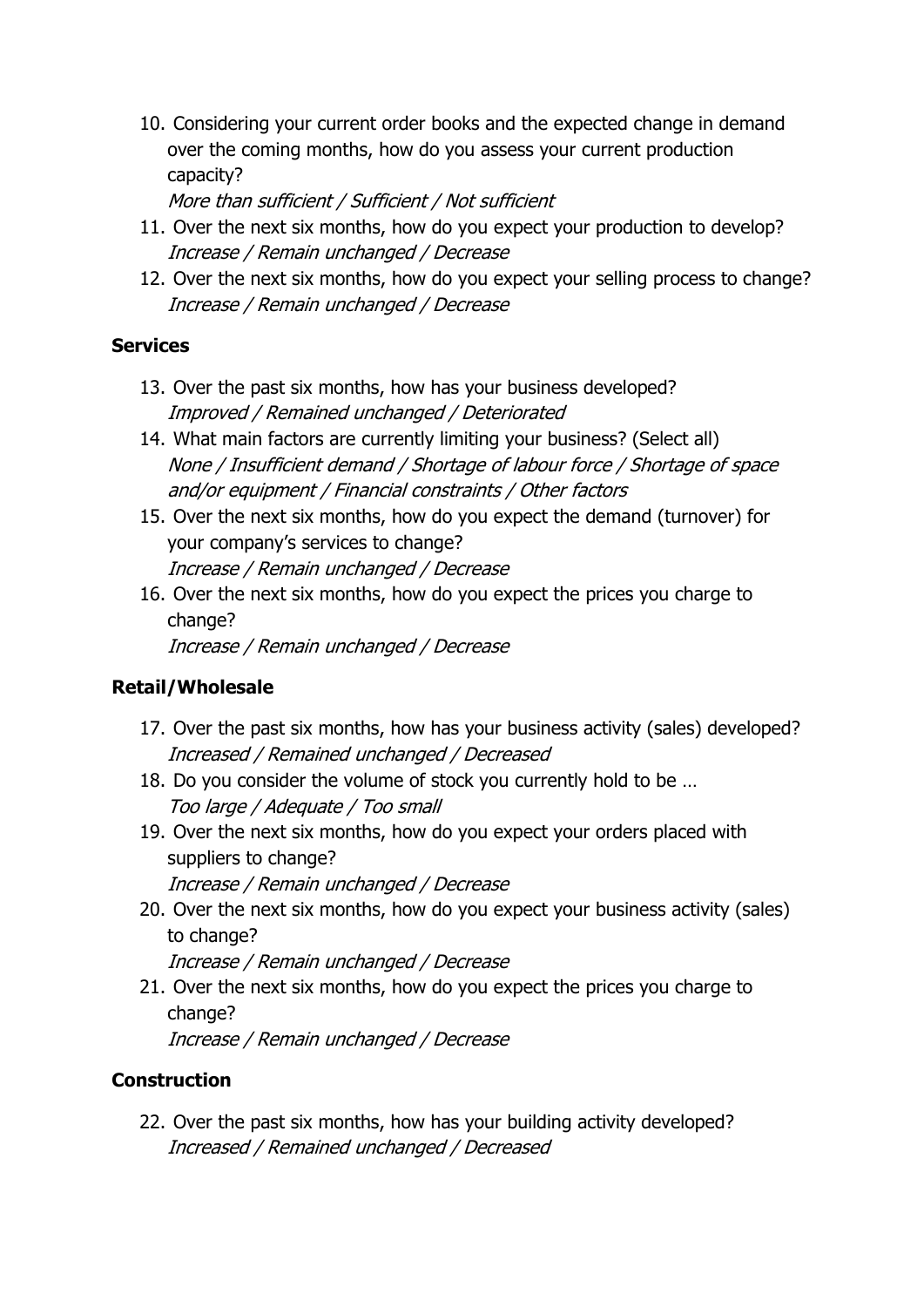- 23. What main factors are currently limiting your building production? (Select all) None / Insufficient demand / Weather conditions / Shortage of labour force / Shortage of material and/or equipment / Financial constraints / Other factors
- 24. Do you consider your current overall books to be … More than sufficient / Sufficient / Not sufficient
- 25. Assuming normal working hours, approximately how many months' work is accounted for by the work in hand and the work already contracted for?
- 26. Over the next six months, how do you expect the prices you charge to change?

Increase / Remain unchanged / Decrease

## **Financial Services**

- 27. Over the past six months, how has your business developed? Increased / Remained unchanged / Decreased
- 28. Over the past six months, how has demand (turnover) for your company's services changed?

Increased / Remained unchanged / Decreased

- 29. Over the past six months, how has your operating income developed? Increased / Remained unchanged / Decreased
- 30. Over the past six months, how have your operating expenses developed? Increased / Remained unchanged / Decreased
- 31. Over the past six months, how has your profitability developed? Increased / Remained unchanged / Decreased
- 32. Over the past six months, how has your capital expenditure developed? Increased / Remained unchanged / Decreased
- 33. Over the next six months, how do you expect the demand (turnover) for your company's services to change? Increase / Remain unchanged / Decrease
- 34. Over the next six months, how do you expect your operating income to develop?

Increase / Remain unchanged / Decrease

35. Over the next six months, how do you expect your operating expenses to develop?

Increase / Remain unchanged / Decrease

- 36. Over the next six months, how do you expect the profitability of your company to develop? Increase / Remain unchanged / Decrease
- 37. Over the next six months, how do you expect your capital expenditure to develop?

Increase / Remain unchanged / Decrease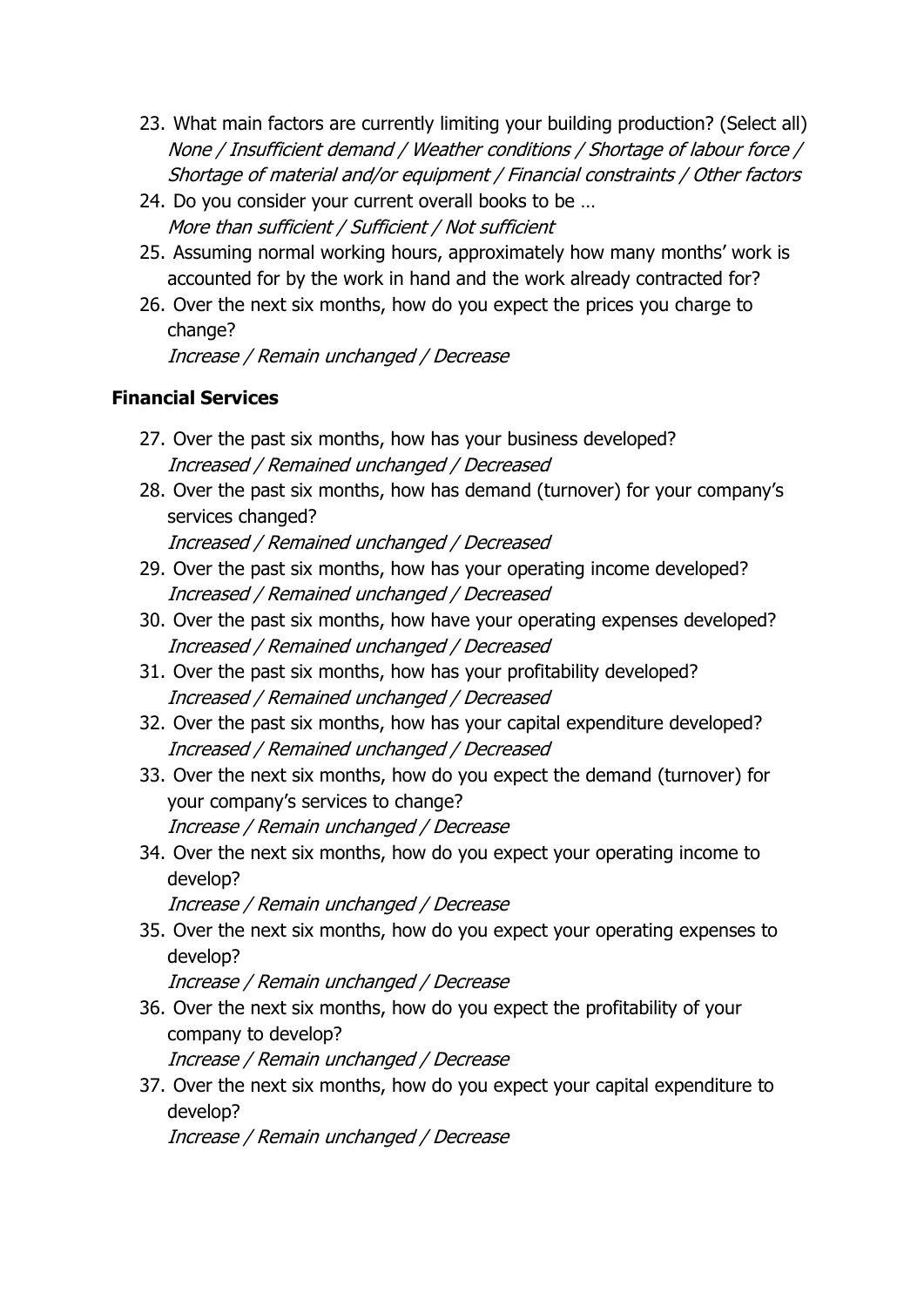### **All Sectors**

38. Over the past six months, how has your business' total employment changed?

Increased / Remained unchanged / Decreased

39. Over the next six months, what best describes your business' plans with respect to staffing?

Less hiring overall / More hiring of part-time employees / More hiring of fulltime employees / More hiring, same mix of full and part time / Employment will be unchanged / Employment will be reduced

- 40.How satisfied would you say you are with the quality of … Government services / Transport links to and from IOM / Telecommunications services / Utilities services / Hotels and accommodations
- 41. How satisfied would you say you are with the cost of … Government services / Transport links to and from IOM / Telecommunications services / Utilities services / Hotels and accommodations
- 42. Do you think that young workers on the Island have the necessary skills to enter the workplace?

Yes / Somewhat / No / Don't know

- 43. Do you think that the education system on the Island is responsive to the needs of the labour market? Yes / Somewhat / No / Don't know
- 44. Do you have any skills gaps among the employees currently at your business? (Select all) No / Technical skills / Interpersonal or customer service skills / Leadership or

management skills / Other skills

- 45. How satisfied are you with the current IOM work permit system? Very satisfied / Satisfied / Dissatisfied / Very dissatisfied / Not applicable to my business
- 46. How satisfied are you with the current IOM planning system? Very satisfied / Satisfied / Dissatisfied / Very dissatisfied / Not applicable to my business
- 47. How satisfied are you with the level of support for innovation and emerging technologies?

Very satisfied / Satisfied / Dissatisfied / Very dissatisfied / Not applicable to my business

- 48. Please indicate your level of agreement with the following statements: Regulation is fair and proportionate / The purpose of regulation is clear / It is easy to comply with regulations
- 49. It is easy to do business on the Isle of Man. Strongly agree / Agree / Disagree / Strongly disagree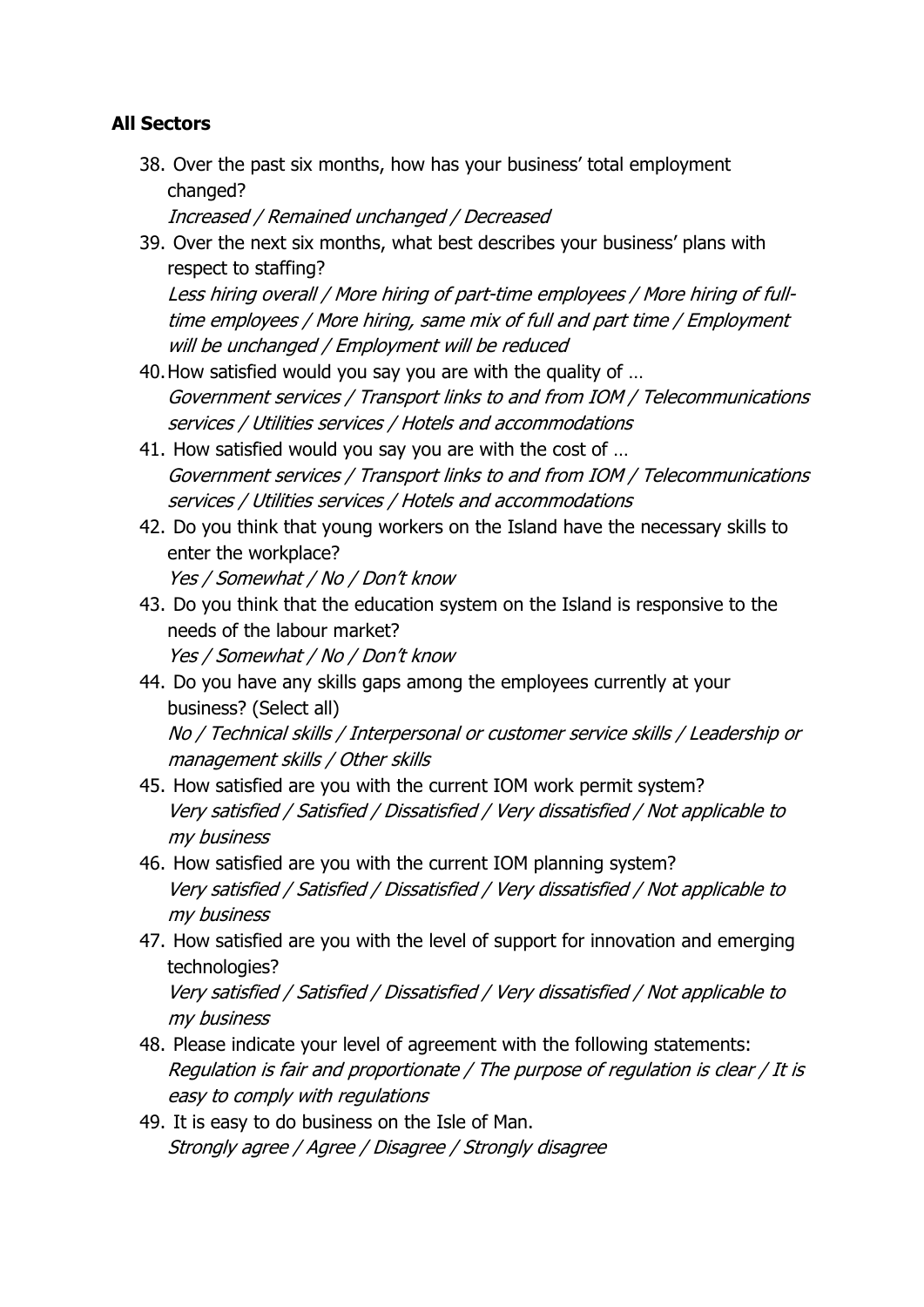50. Would you recommend the Isle of Man to others as a good place to do business? Yes / Somewhat / No / Don't know